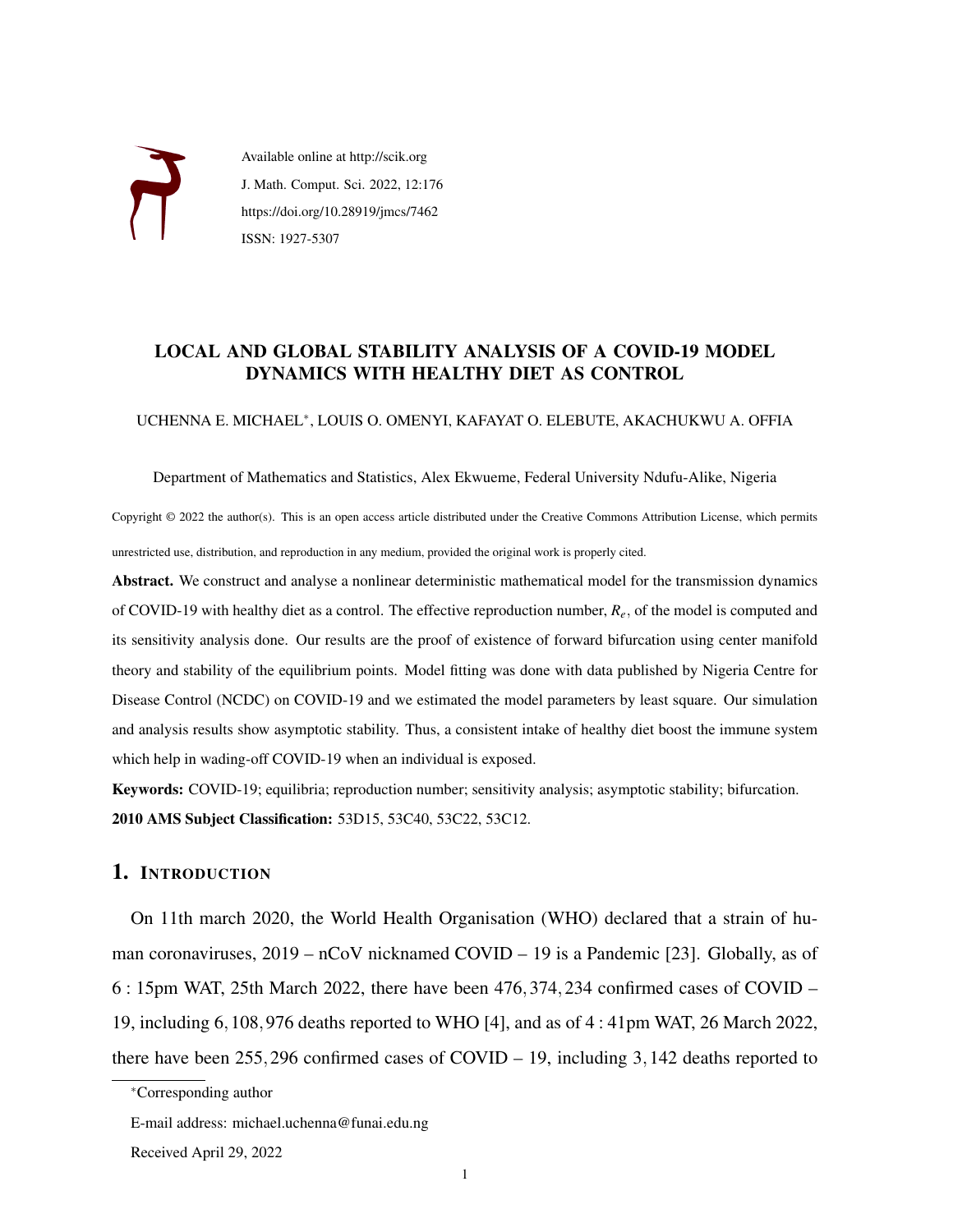Nigeria center for Disease Control, NCDC. Often, people who are infected by COVID – 19 virus experience mild to moderate respiratory illness and recover without receiving any special treatment [\[6\]](#page-27-1). Patients with cardiovascular diseases, diabetes, chronic respiratory diseases, cancer etc and older people with compromised immune system are likely to have a progressive illness. The clinical symptoms of COVID – 19 include fever, dry cough, fatigue, sore throat, diarrhea, loss of taste or sense of smell and headache. Difficulty in breathing or shortness of breath, loss of speech or mobility or confusion, chest pain or pressure are symptoms for acute cases [\[7\]](#page-27-2). The most common manifestation of severe COVID – 19 is pneumonia with fever, cough, dyspnoea and pulmonary infiltrates [\[12\]](#page-28-1); circulatory shock, myocardial damage, arrhythmias, and encephalopathy [\[15\]](#page-28-2). The incubation period is estimated to  $2-14$  days after contact, but in some cases can elongate up to 27 days [\[17\]](#page-28-3). Infected individual can either be symptomatic, asymptomatic or presymptomatic; the two later classes have no visible symptoms and are not cognizant of their infection, yet they are capable of transmitting the disease. COVID-19 is a highly contagious disease, which is transmitted from person to person through respiratory droplets, either by being inhaled of deposited on mucosal surfaces, in addition to aerosols produced during coughing and speaking. Children and adolescents have lower susceptibility to  $SARS - COV - 2$  than adults, and children younger than  $10 - 14$  years appear to be less susceptible to SARS – CoV – 2 than older children and adults (20 years and older) [\[20\]](#page-28-4). The transmission through respiratory droplets is pronounced within a social distance less than 6 feet [\[21\]](#page-28-5).

Since the first case of COVID-19 in Nigeria on 27th February, 2020, and the declaration of the disease as a global pandemic on 14th March, 2020; there has been daily situation report on states affected, number of new cases confirmed, people on admission, people discharged from the hospital and number of people that have died of the disease by NCDC. Nigerian government imposed its first round of lock-down on 27 April 2020 to take effect from May 4 to 17 spanning two weeks in Lagos, Ogun and Abuja; imposed quarantine for all travelers and wearing of face-mask and proper personally hygiene was encouraged, restricted public gatherings, churches and schools, inter – state travels and all businesses and offices within these locations was closed during this period so as to contain the pandemic. Regardless of all these measures;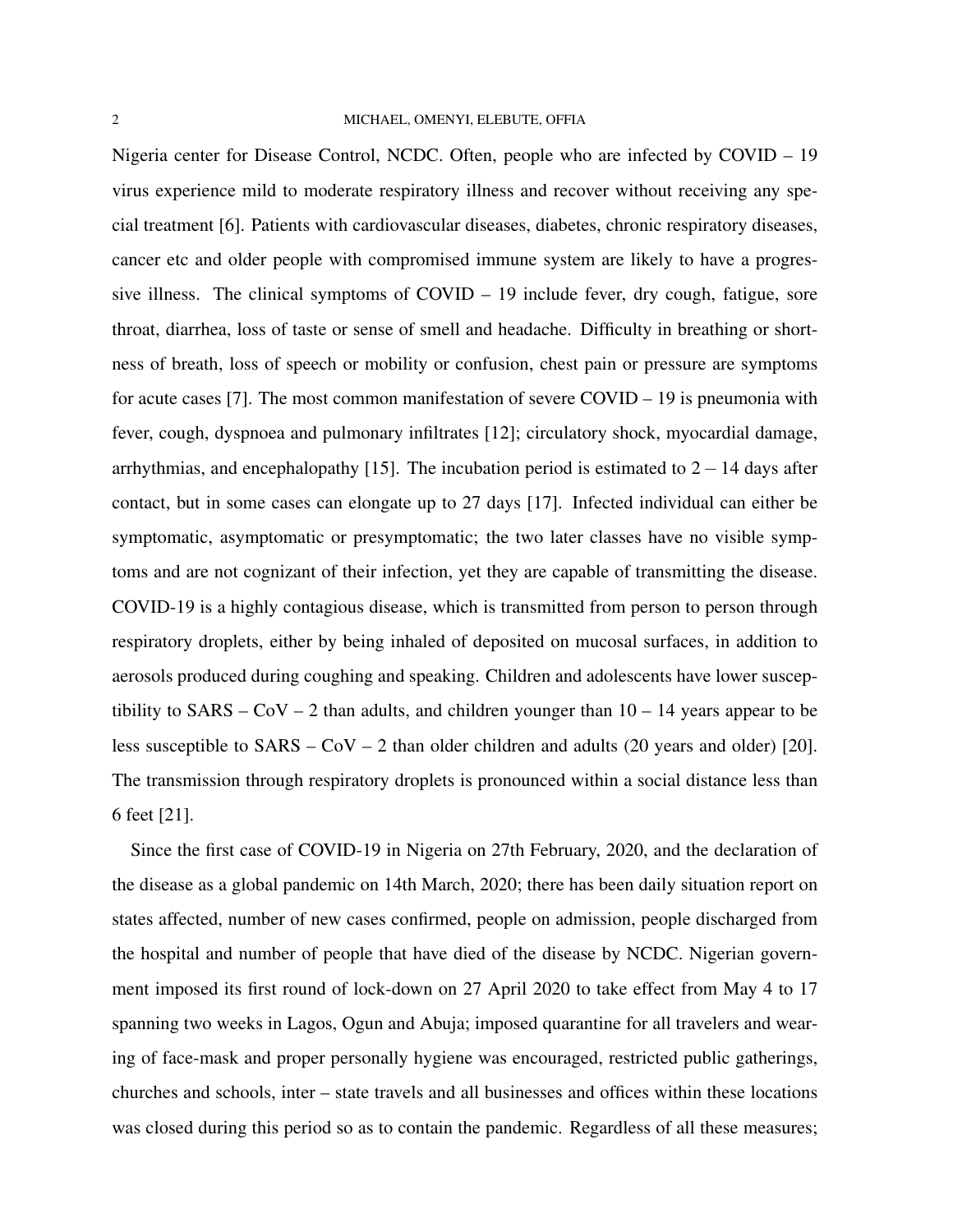people neglected some of the impositions, maybe because the economy bite so hard on them and consequently the disease spread rapidly throughout the country. The poor health system, corrupt national politics, overcrowding nature of Nigerians [\[26\]](#page-28-6) facilitated in the spread of the pandemic, likewise the shallow knowledge of the disease, daunted awareness and the populace lack of adherence to proper wearing of face - mask , maintaining social distancing and use of alcohol based sanitizer also contributed greatly in the upsurge.

Over the year, mathematical modeling has played an appreciable role in the studying, predicting and controlling the transmission dynamics of different diseases. Different researchers have worked on variant diseases like meningitis [\[31,](#page-29-0) [28,](#page-28-7) [33\]](#page-29-1), conjunctivitis [\[34,](#page-29-2) [35\]](#page-29-3), HIV [\[37\]](#page-29-4), malaria [\[8,](#page-27-3) [18,](#page-28-8) [9\]](#page-27-4), tuberculosis [\[10,](#page-27-5) [38\]](#page-29-5)etc. Since the breakout of COVID-19, there have been numerous research on its dynamics; multiple transmission pathways including human – to – human and environment – to – human was studied by [\[39\]](#page-29-6) which [\[40\]](#page-29-7) later used optimal control theory to minimize the risk of transmission. A mechanistic model was studied by [\[42\]](#page-29-8) which they explored the role of asymptomatic class, quarantine and isolation in the transmission dynamics of the disease; their result shows that control of the disease is basically dependent on management of population in quarantine and isolation. The effect of social distancing, lockdown, quarantine and isolation in the dynamic transmission of COVID-19 was studied by [\[43\]](#page-29-9) using a deterministic mathematical model. The result shows that lock-down and quarantine of asymptomatic individuals reduces the contact rate in a given population and hence help in controlling COVID-19. Mathematical models for COVID-19 were proposed by considering pharmaceutical and non - pharmaceutical as intervention techniques to combat COVID-19 [\[45,](#page-29-10) [22,](#page-28-9) [24\]](#page-28-10); on which optimal control was carried out to determine the best intervention strategies, their results show that community awareness is crucial to eradication of COVID-19 in any given population. A model for COVID-19 was proposed and analyzed by classifying the compartments into symptomatic, infectious, asymptomatic infectious and hospitalized individuals [\[25\]](#page-28-11) on which cumulative case report in Nigeria was used to parametrize the model and optimal control model to minimize the number of infectious humans was explored.

Various researchers used fractional calculus which makes use of non - integer or fractional order. A new fractional derivative operator with a nonsingular and Mittag - Leffler kernel was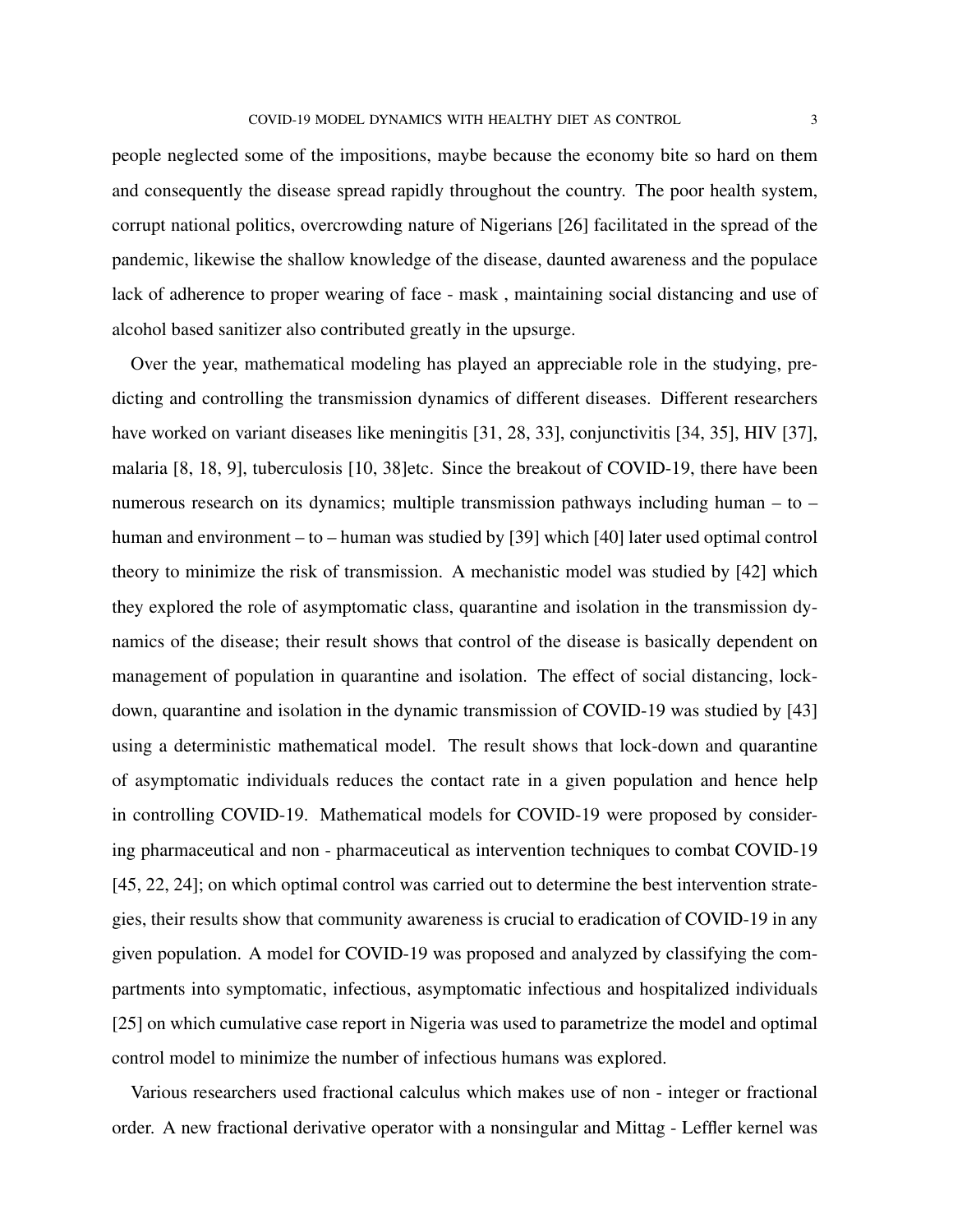#### 4 MICHAEL, OMENYI, ELEBUTE, OFFIA

introduced my [\[46\]](#page-30-0) of which the main merit is that it has a nonlocal and nonsingular kernel of which [\[46,](#page-30-0) [48,](#page-30-1) [50,](#page-30-2) [52,](#page-30-3) [53\]](#page-30-4) have used in mathematical modeling. In [\[3\]](#page-27-6), a model of coronavirus disease containing asymptomatic and symptomatic classes was studied using the Atangana - Toufik numerical scheme; their results shows that the people in authority should ensure that the exposed individual and susceptible individuals contact should be minimized. A fractional order mathematical model for COVID-19 dynamics with quarantine, isolation, and environtal viral load was studied [\[51\]](#page-30-5), which they used Caputo operator to formulate the fractional derivatives. They concluded that the use of fractional epidemic model provides a better understanding and biologically more insights about the disease dynamics. A novel fractional mathematical model of COVID-19 epidemic considering quarantine and latent time [\[55\]](#page-30-6), [\[44\]](#page-29-11) worked on the existence and semi – analytical results to fractional order mathematical model of COVID-19 and crop of other researchers used fractional order model with interesting and fascinating results.

Most of the studies obtained that public health education, personal protective, and treatment of hospitalized individuals are significant to reducing the spread of the disease, [\[20,](#page-28-4) [25,](#page-28-11) [9,](#page-27-4) [6,](#page-27-1) [14\]](#page-28-12). However, authors have not considered the role of healthy diet (HD) to survival from the pandemic in the context that it strengthen the immune system. This study aims to study the transmission dynamics of COVID-19 when the population is conscious of nutritional balance of their meal before and during disease outburst. A mathematical model of the transmission dynamics is formulated, nutritional status of individuals have been deployed as resilience towards destabilization during COVID-19 pandemic [\[49\]](#page-30-7), and asymptotic analysis of the model is performed to determine the potency of healthy diet in curtailing the contagions. The model parameters are fitted to the reported real data of COVID-19 from February 27, 2020 to March 25, 2022 in Nigeria.

The paper is organized as follows: The proposed mathematical model is described in section 2. Asymptotic analysis which comprises of existence and uniqueness, non - negativity and boundedness, equilibria, stability and bifurcation analysis of the model in section 3. The sensitivity analysis of the effective reproduction number to model parameters are discussed in section 4. The demonstration of the numerical simulations is shown in section 5 including parameter estimation and finally, the discussion and conclusions are presented in section 6.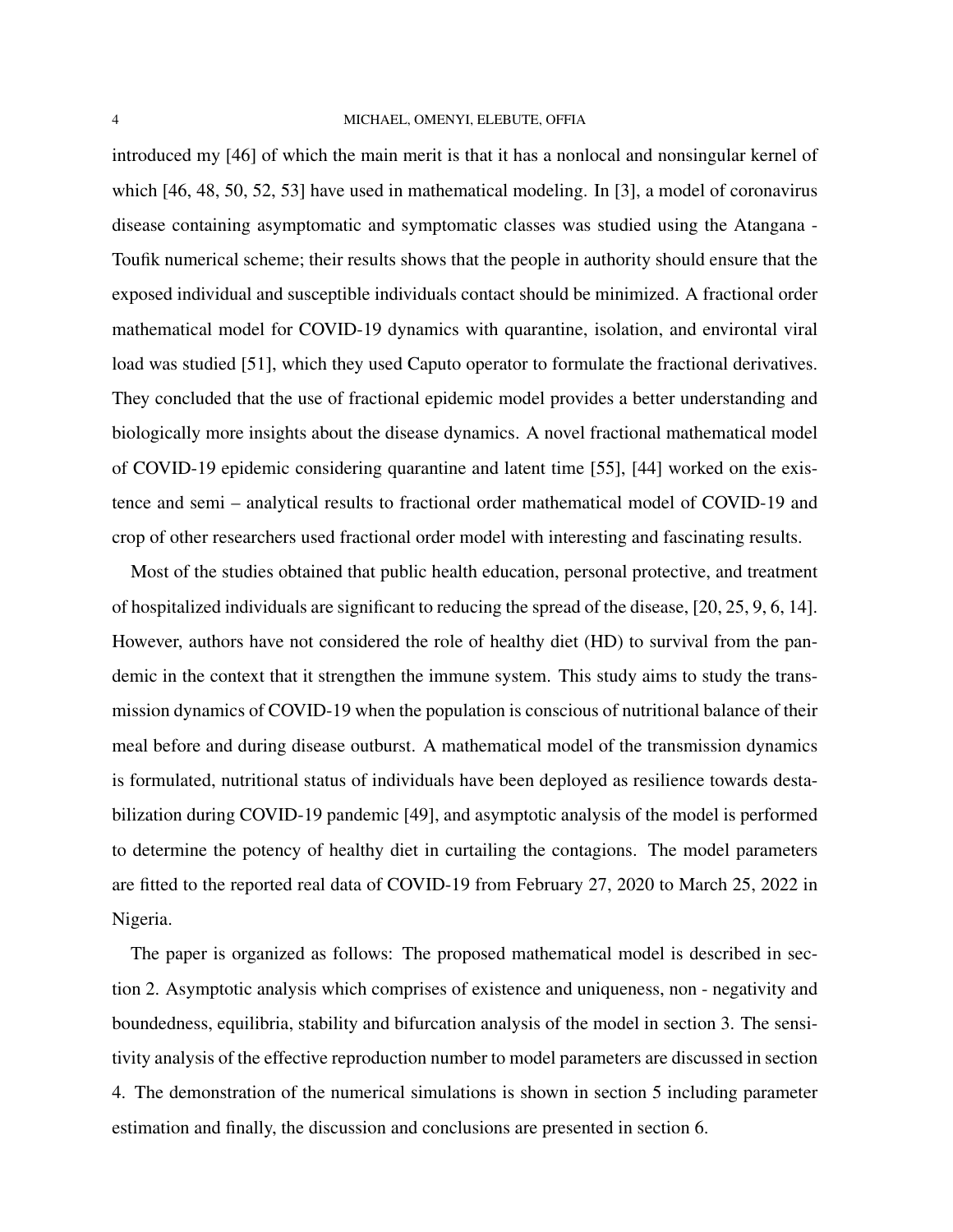#### 2. MODEL FORMULATION

In this work, we propose a mathematical model to analyze the dynamics of COVID-19 pandemic when the population adhere to some extent to the non - pharmaceutical safety precautions and pharmaceutical when an individual has been exposed to the disease when clinical evaluation has been carried out. The total population is divided into six compartment :*S* denotes susceptible population, *E* denotes the exposed population, individuals who have been in an environment or has come in contact with a person who clinically tested positive to COVID-19, such a person may or may not have been infected are grouped as quarantine. Some of these exposed individuals are quarantined so as to take them away from healthy individuals, *Q* represents these individuals that are quarantined. The population that have the disease but not showing symptoms (asymptomatic) is denoted by *A* and we assume that they contribute to the distribution of COVID-19. The symptomatic population who are capable of spreading the disease who are either hospitalized or not are denoted by *H* and *R* represent the recovered population. The total population at time *t* is

$$
N(t) = S(t) + E(t) + Q(t) + A(t) + H(t) + R(t).
$$

The recruitment rate of susceptible individuals is denoted by  $\Lambda$ ; the susceptible population are assumed to be additionally increased at the rate  $\tau$  from the quarantined who test negative after incubation period and at the rate  $\omega$  from recovered population whose immunity has waned down. We assumed that the susceptible population acquired the disease when they come in contact with either the asymptomatic or symptomatic. regardless, the tendency of asymptomatic spreading the disease is minimal compared to symptomatic because often they do not disperse respiratory droplets, the reduction parameter is  $\eta$ . Therefore the force of infection,  $\lambda = \frac{\beta(\eta A + H)}{N - Q}$ *N*−*Q* excluding the quarantined from the total population [\[6\]](#page-27-1). The number of new infection rate is denoted by  $\beta$  which is the number of new contagions per unit time with respect to contact with infectious individuals. The natural mortality rate is assumed uniform at all the compartments. The fraction of the exposed population joining  $Q$ , A, and H are  $r_1$ ,  $\alpha$ ,  $r_2$  respectively. The rate at which the quarantine individuals test positive before or by the incubation period with symptoms is  $\sigma$  and without symptoms is  $\varepsilon$ .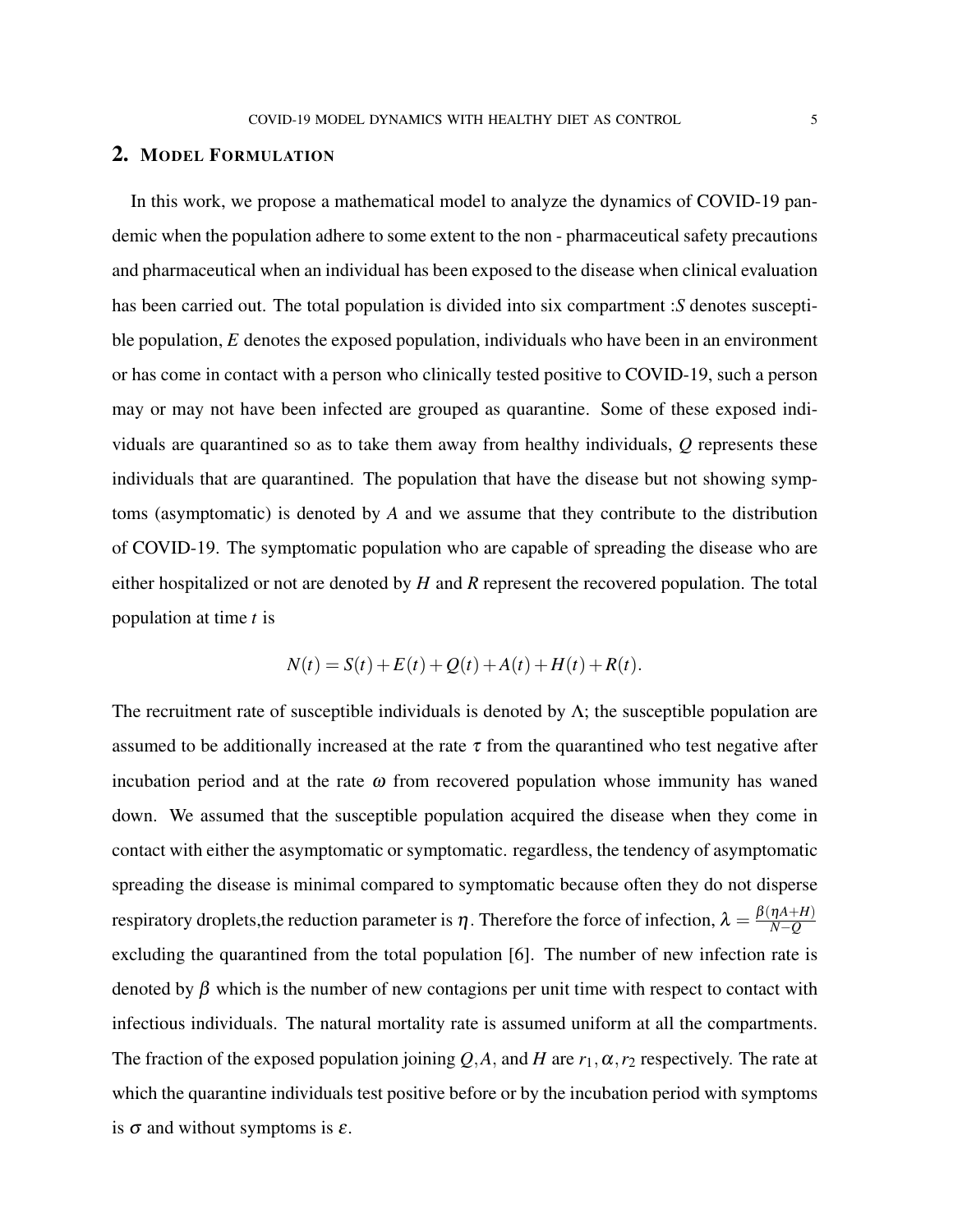The rate of disease induced death are  $d_1$  and  $d_2$  for asymptomatic and symptomatic population respectively; it is assumed that  $d_1 < d_2$ . The infective individuals in classes *A* and *H* are assumed to recovered at rates *m* and *k* respectively which is dependent on the health diet taken, to help boost the immune system and for more effective pharmaceutical processes. The parameter that determines how nutritious the diet intake of both asymptomatic and symptomatic population when taking other pharmacological prescription are  $u_1 \in (0,1]$  and  $u_2 \in (0,1]$ respectively.  $v \in (0,1)$  is the parameter that represents the nutrition and dietary nutrient intake that impact the immune system of the susceptible population through gene expression, cell activation, and signaling molecules modification.



FIGURE 1. Schematic diagram of the proposed model.

Our model assumed that the quarantine exposed individuals move either to the susceptible, asymptomatic or symptomatic class depending on the outcome of the result by the end of the incubation period. We considered HD with the assumption that other non -pharmaceutical interventions are negligible because the population under study is greatly aware of there proper usage and adhere to some extent. So, the system of equations for the model is [\(2.1\)](#page-6-0):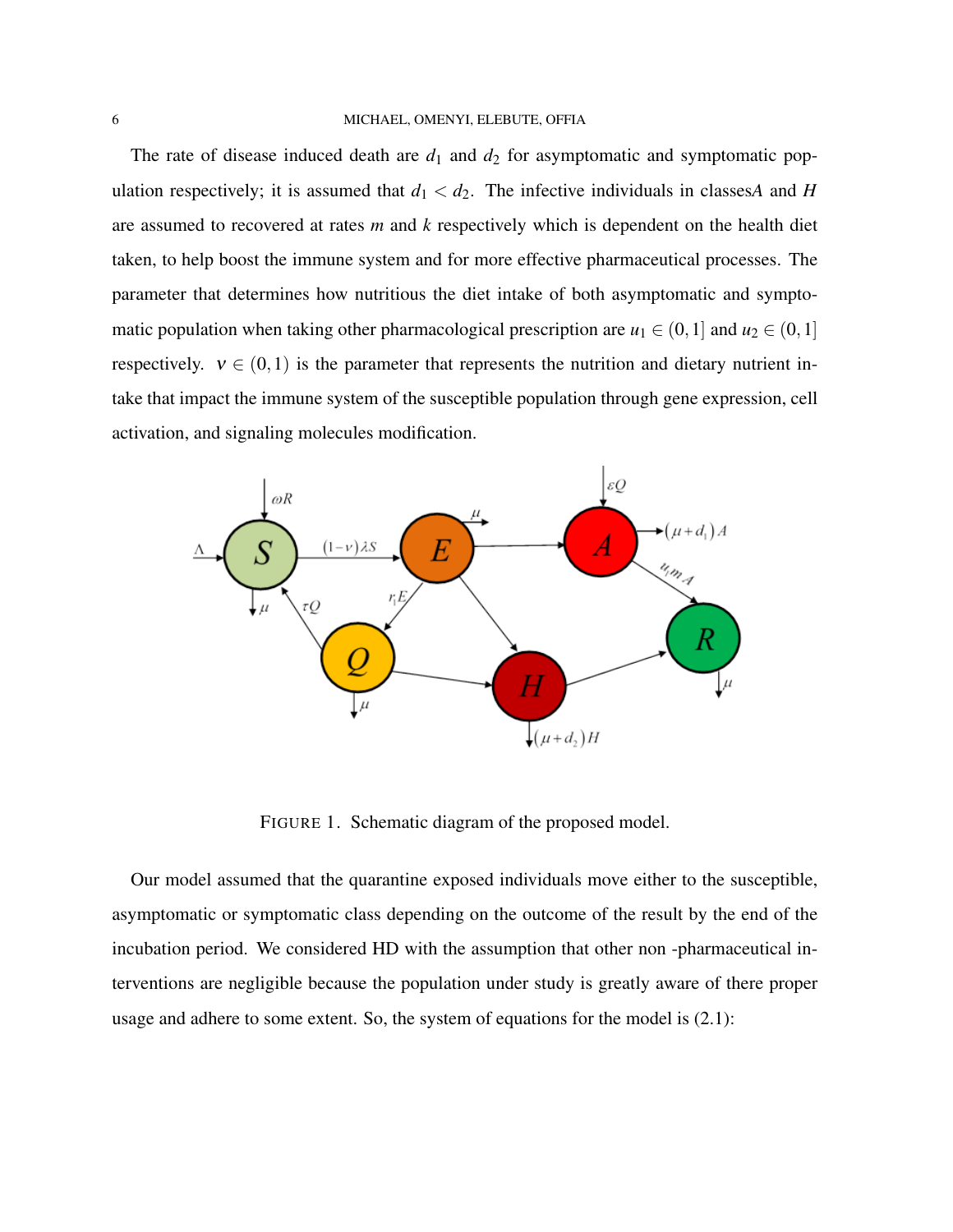<span id="page-6-0"></span>(2.1)  
\n
$$
\begin{array}{rcl}\n\frac{dS}{dt} &=& \Lambda + \tau Q + \omega R - (1 - v)\lambda S - \mu S \\
\frac{dE}{dt} &=& (1 - v)\lambda S - (\alpha + r_1 + r_2 + \mu)E \\
\frac{dQ}{dt} &=& r_1 E - (\tau + \sigma + \varepsilon + \mu)Q \\
\frac{dA}{dt} &=& \alpha E + \varepsilon Q - (u_1 m + d_1 + \mu)A \\
\frac{dH}{dt} &=& r_2 E + \sigma Q - (u_2 k + d_2 + \mu)H \\
\frac{dR}{dt} &=& u_1 mA + u_2 kH - (\omega + \mu)R\n\end{array}
$$

where  $\lambda =$ β(η*A*+*H*) *N*<sup>*n*</sup> − *Q*</sub>, with initial conditions *S*(0) > 0,*E*(0) ≥ 0,*Q*(0) ≥ 0,*A*(0) ≥ 0,*H*(0) ≥ 0, and  $R(0) > 0$ . The biological meaning of all the parameters in [\(2.1\)](#page-6-0) are given in Table [1,](#page-7-0) they all assume non-negative numerical values.

## 3. ANALYSIS OF THE MODEL

We have the following results.

### **Theorem 3.1.** *Solutions to [\(2.1\)](#page-6-0) exists and are unique for t*  $\in$  [0, $\infty$ ).

*Proof.* We write [\(2.1\)](#page-6-0) compactly as  $y' = f(t, y(t))$ , where  $y(t) =$  $(S(t), E(t), Q(t), A(t), H(t), R(t)),$  and  $f(t, y(t)) = (f_1(t, y(t)), f_2(t, y(t)), \cdots, f_6(t, y(t))).$ Applying existence and uniqueness theorem in [\[56\]](#page-29-12), the proof of existence and uniqueness of solution of [\(2.1\)](#page-6-0) in  $D = \left\{ (S, E, Q, A, H, R) \in \mathbb{R}_+^6 : N \leq \frac{\Lambda}{\mu} \right\}$  $\mu$ } is easy. To verify this claim we check that each of the partial derivatives of  $f_i(t, y(t))$  of the model with respect to  $S, E, Q, A, H, R$  are bounded in *D*.

Theorem 3.2. *All solutions of model [\(2.1\)](#page-6-0) with non-negative initial value remain non-negative for all t*  $\in$  [0, $\infty$ ). *Moreover,* 

$$
\limsup_{t\to\infty}\leq \frac{\Lambda}{\mu}.
$$

*Proof.* Let  $t_1 = \sup\{t \ge 0 : S(t) > 0, E(t) \ge 0, Q(t) \ge 0, A(t) \ge 0, H(t) \ge 0, R(t) \ge 0\} \ge 0.$ From [\(2.1\)](#page-6-0)

$$
\frac{dS}{dt} + [(1 - v)\lambda + \mu]S = \Lambda + \tau Q + \omega R.
$$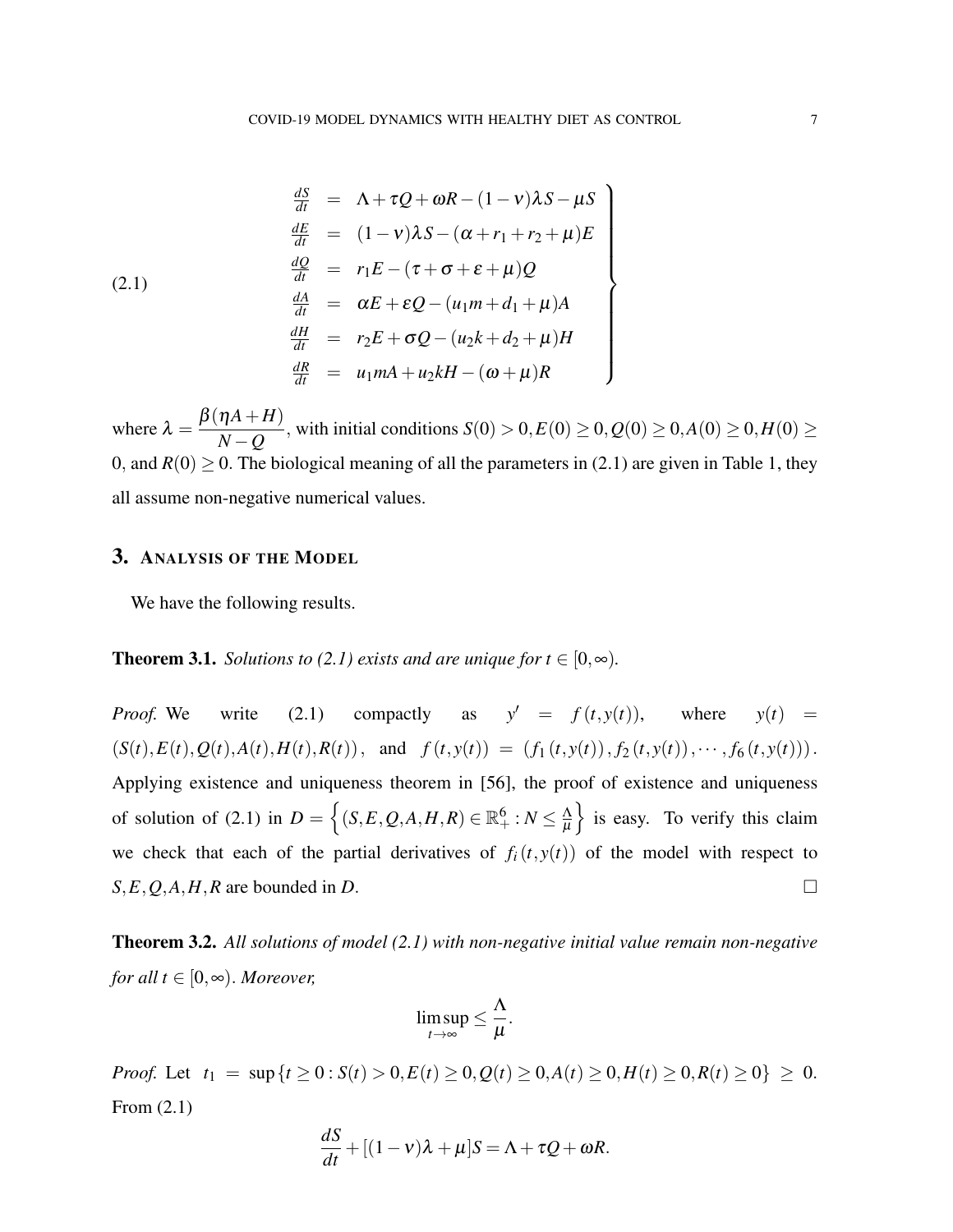<span id="page-7-0"></span>TABLE 1. Biological Interpretation of parameters involved in the model system [2.1.](#page-6-0)

| Parameters                 | Description                                                                           |
|----------------------------|---------------------------------------------------------------------------------------|
| $\Lambda$                  | Natural recruitment rate                                                              |
| τ                          | Influx from quarantined class after incubation period and testing COVID-19 negative   |
| $\omega$                   | Rate at which recovered individual immunity wane out                                  |
| $\mathcal V$               | Healthy diet level of an individual                                                   |
| $\mu$                      | The natural death rate                                                                |
| $r_1$                      | Transfer rate of exposed individual to quarantine center                              |
| r <sub>2</sub>             | Rate of transfer of individuals from exposed class to symptomatic class               |
| $\alpha$                   | Transfer rate of exposed class to asymptomatic class                                  |
| $\sigma$                   | Rate at which quarantined show symptom of COVID-19                                    |
| $\boldsymbol{\varepsilon}$ | Rate at which quarantined test COVID-19 positive without symptom                      |
| $u_1$                      | Value of nutritional value of diet given to asymptomatic individual to boast immunity |
| $u_2$                      | Value of nutritional value of diet given to symptomatic individual                    |
| $d_1$                      | Disease related death of asymptomatic individual                                      |
| $d_2$                      | Disease related death of symptomatic individual                                       |
| $\boldsymbol{m}$           | Recovery rate of asymptomatic class                                                   |
| $\boldsymbol{k}$           | Recovery rate of symptomatic class                                                    |
| $\eta$                     | Modification factor for asymptomatic individual                                       |
| $\beta$                    | Coefficient of transmission                                                           |

The integrating factor is  $\exp \left[ \mu t + \int_0^t (1 - v) \lambda(\xi) d\xi \right]$ :

$$
\frac{d}{dt} \left[ S(t) \exp \left( \mu t + \int_0^t (1 - v) \lambda(\xi) d\xi \right) \right] = (\Lambda + \tau Q + \omega R) \exp \left[ \mu t + \int_0^t (1 - v) \lambda(\xi) d\xi \right]
$$
  
\n
$$
\Rightarrow S(t_1) \exp \left( \mu t + \epsilon_0^t (1 - v) \lambda(\xi) d\xi \right) - S(0) = \int_0^t (\Lambda + \tau Q(\psi) + \omega R(\psi))
$$
  
\n
$$
\exp \left[ \mu \psi + \int_0^t (1 - v) \lambda(\xi) d\xi \right] d\psi.
$$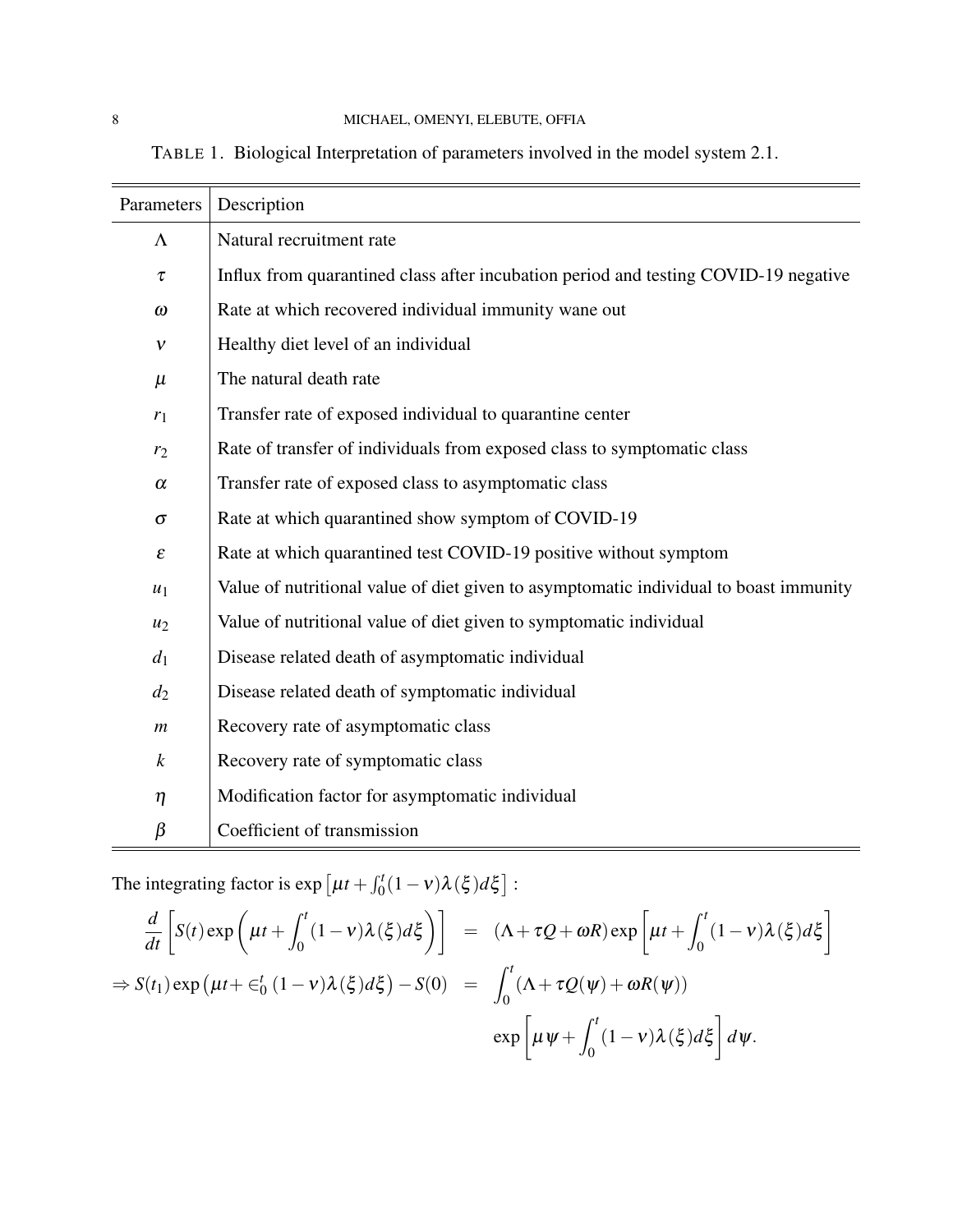Thus,

$$
S(t_1) = S(0) \exp \left[ - \left( \mu t_1 + \epsilon_0^{t_1} (1 - v) \lambda(\xi) d\xi \right) \right] + \exp \left[ - \left( \mu t_1 + \epsilon_0^{t_1} (1 - v) \lambda(\xi) d\xi \right) \right]
$$
  
 
$$
\times \int_0^{t_1} (\Lambda + \tau Q(\psi) + \omega R(\psi)) \exp \left[ \mu \psi + \int_0^t (1 - v) \lambda(\xi) d\xi \right] d\psi.
$$

Choosing appropriately the value of  $t_1$  such that the initial condition is satisfied, we have that  $S(t_1) \geq 0$ . In the other-hand, using the same approach, we can also show that

$$
E(t) \ge -(\alpha + r_1 + r_2 + \mu) \Rightarrow E \ge 0
$$
  

$$
Q(t) \ge -(\tau + \sigma + \mu) \Rightarrow Q(t) \ge 0,
$$
  

$$
A(t) \ge -(\mu_1 m + d_1 + \mu) \Rightarrow A(t) \ge 0,
$$
  

$$
H(t) \ge -(\mu_2 + d_2 + \mu) \Rightarrow H(t) \ge 0,
$$
  

$$
R(t) \ge -(\omega + \mu)R \Rightarrow R(t) \ge 0.
$$

Thus, any solution of model [\(2.1\)](#page-6-0) is non-negative with non-negative initial values for  $t \in [0, \infty)$ . For boundedness, observe that

$$
\frac{dN}{dt} = \Lambda - \mu N - d_1 A - d_2 H \le \Lambda - \mu N.
$$

It follows that

$$
N(t) \leq \frac{\Lambda}{\mu} + \left(N(0) - \frac{\Lambda}{\mu}\right)e^{-\mu t}.
$$

If  $t \to \infty$ , we obtain

$$
\limsup_{t\to\infty}N(t)\leq \frac{\Lambda}{\mu}.
$$

Hence the model [\(2.1\)](#page-6-0) is bounded for all  $t \in [0, \infty)$ .

**Theorem 3.3.** *The closed region*  $\omega = \{(S, E, Q, A, H, R) \in \mathbb{R}_+^6 : 0 \le N \le \frac{\Lambda}{\mu}\}$  $\mu$ o *is positively invariant set for the model [\(2.1\)](#page-6-0).*

*Proof.* To examine the positive invariant of  $\Omega$ , we check the direction of the vector field  $(f_1, f_2, f_3, f_4, f_5, f_6)^T$  of the model [\(2.1\)](#page-6-0) if it points inward on the boundary  $\mathbb{R}^6_+$ . From model  $(2.1)$ , on the plane that  $S = 0$ , we have

$$
\frac{dS}{dt}\big|_{N=\frac{\Lambda}{\mu}} = \Lambda + \tau Q + \omega R > 0.
$$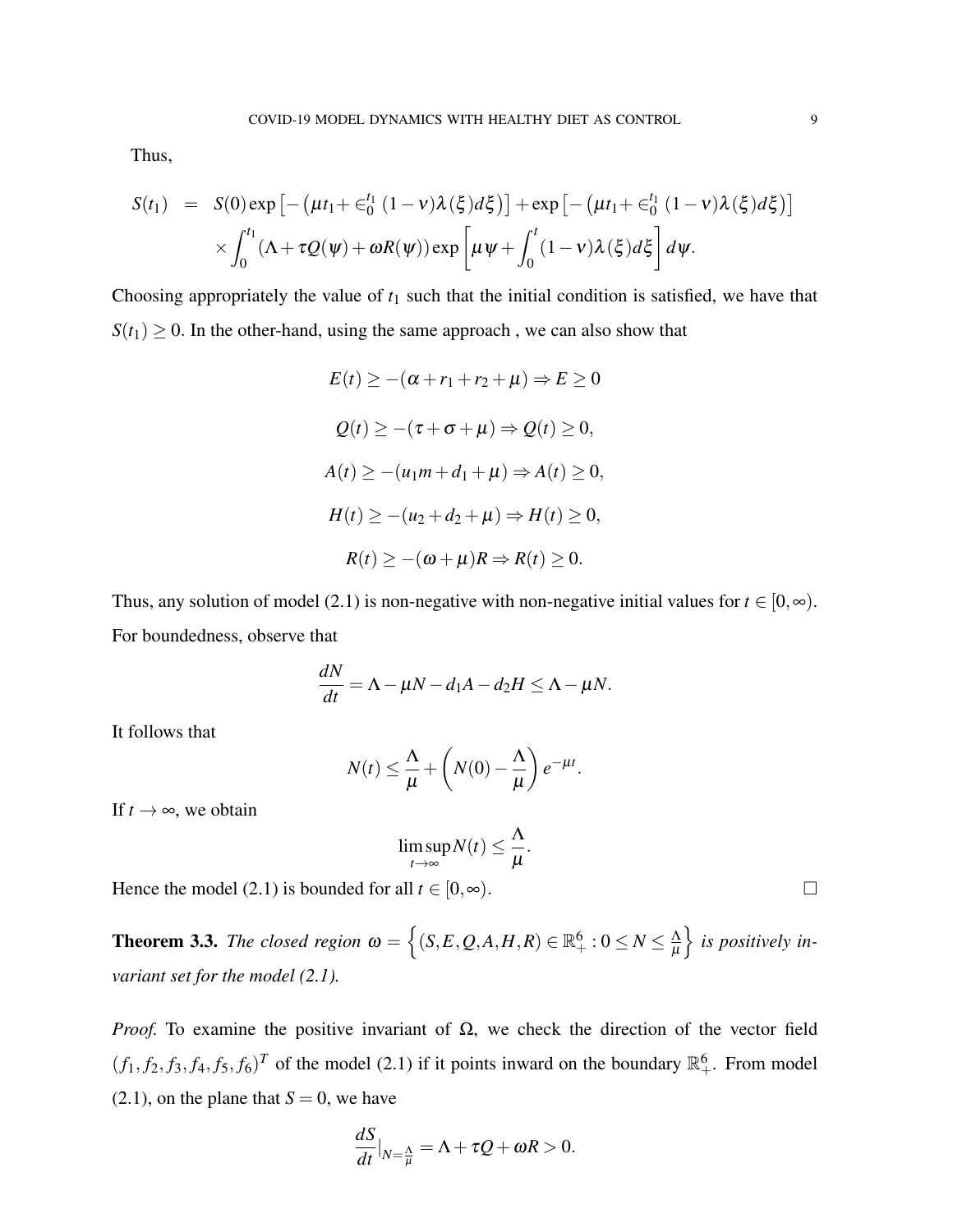Therefore, the vector field on the  $(E, Q, A, H, R)$  – plane points to the interior of  $\mathbb{R}^6_+$ . Similarly, one can show for others. If  $N = \frac{\Delta}{H}$  $\frac{\Lambda}{\mu}$ , then

$$
\frac{dN}{dt}\big|_{N=\frac{\Lambda}{\mu}} = -(d_1A + d_2H) \le 0.
$$

Hence all solutions starting in  $\mathbb{R}^6_+$  remain in  $\mathbb{R}^6_+$  for  $t > 0$ . Hence  $\Omega$  is positively invariant for the model  $(2.1)$ .

Generally, for any initial point  $S_0, E_0, Q_0, A_0, H_0, R_0 \in \mathbb{R}^6_+$ , the trajectory of solutions lies in the manifold  $\Omega$ . Therefore, the model [\(2.1\)](#page-6-0) is both epidemiologically and mathematically well - posed.

**3.1. Equilibrium Points.** The equilibrium point of a mathematical model is a constant that explains the behaviour of a model over a period of time. Solving the dynamic system in model [\(2.1\)](#page-6-0) we obtain two equilibria

i. Disease Free Equilibrium (DFE) point: This is the equilibrium of model [\(2.1\)](#page-6-0) when there is no or minimal COVID-19 incidence in the population that is when  $E = Q =$  $A = H = R = 0$ ; plugging these values into model [\(2.1\)](#page-6-0) we get

$$
E^{0} = (S_0, E_0, Q_0, A_0, H_0, R_0) = (S_0, 0, 0, 0, 0, 0) = \left(\frac{\Lambda}{\mu}, 0, 0, 0, 0, 0\right).
$$

ii. Endemic Equilibrium Point (EEP): This is a point when COVID-19 becomes endemic in the population, at this point we have that

<span id="page-9-0"></span>(3.1)  
\n
$$
\Lambda + \tau Q + \omega R - (1 - v)\lambda S - \mu S = 0
$$
\n
$$
(1 - v)\lambda S - (\alpha + r_1 + r_2 + \mu)ES = 0
$$
\n
$$
r_1 E - (\tau + \sigma + \varepsilon + \mu)QS = 0
$$
\n
$$
\alpha E + \varepsilon Q - (u_1 m + d_1 + \mu)AS = 0
$$
\n
$$
r_2 E + \sigma Q - (u_2 k + d_2 + \mu)HS = 0
$$
\n
$$
u_1 mA + u_2 kH - (\omega + \mu)RS = 0.
$$

Solving [\(3.1\)](#page-9-0) we obtain the endemic equilibrium point as  $E^1 = (S^*, E^*, Q^*, A^*, H^*, R^*)$ such that

$$
S^* = \frac{(\Lambda g_2 g_3 g_4 + r_1 \tau g_2 g_3) (\omega + \mu) + \omega \Big( u_1 m g_3 (\alpha g_4 + \varepsilon r_1) + u_2 k g_2 (r_2 g_4 + \sigma r_1) \Big)}{g_2 g_3 g_4 (\omega + \mu) ((1 - v) \lambda + \mu)} E^*,
$$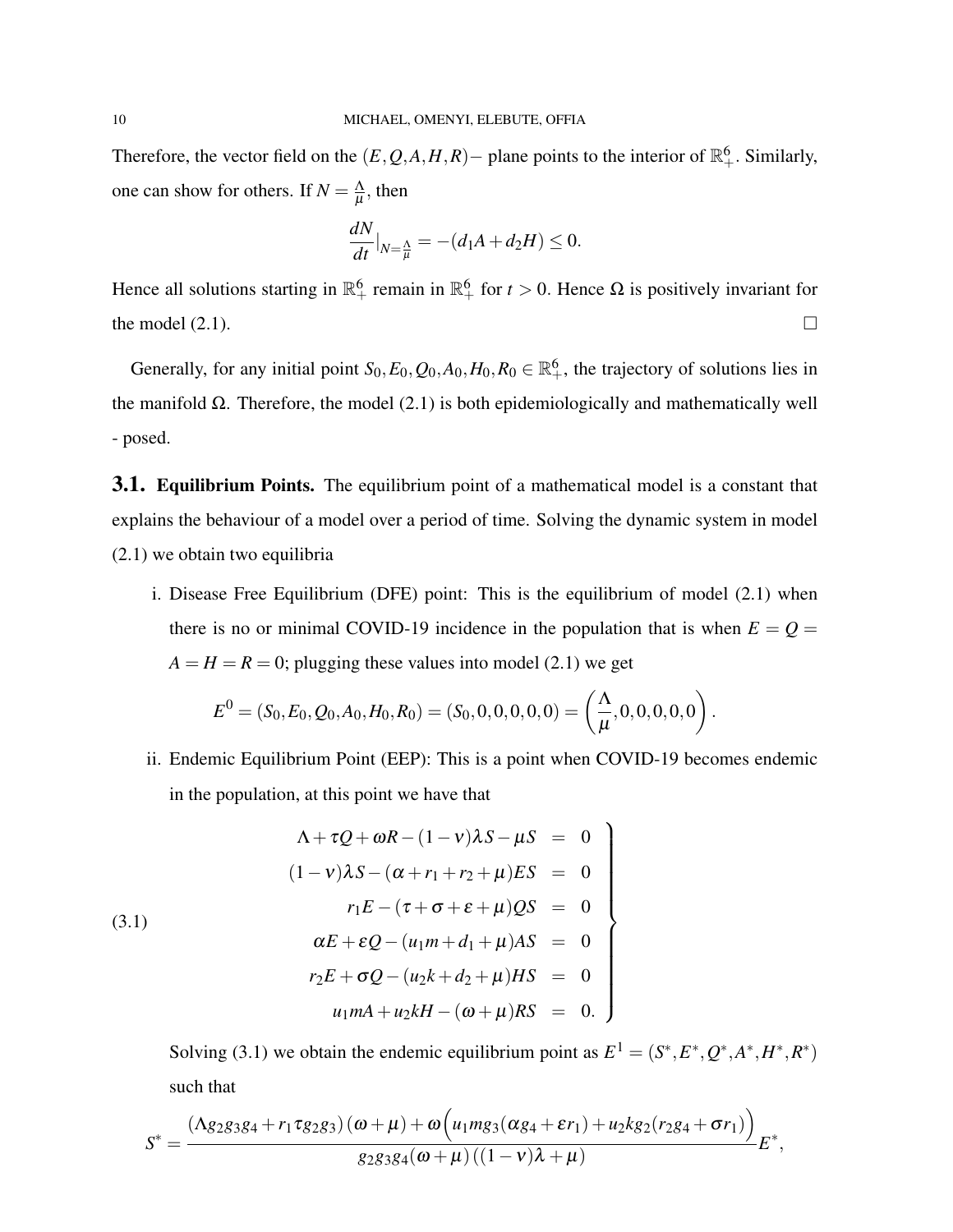$$
E^* = \frac{g_2 g_3 g_4 \lambda (1 - v)(\omega + \mu)}{\left( \left( (1 - v)\lambda + \mu \right) g_1 g_2 g_3 g_4 - r_1 \tau g_2 g_3 \right) (\omega + \mu) + \omega \left( u_1 m g_3 (\alpha g_4 + \varepsilon r_1) + u_2 k g_2 (r_2 g_4 + \sigma r_1) \right)},
$$
  

$$
Q^* = \frac{r_1}{g_4} E^*, A^* = \frac{g_4 \alpha + \varepsilon r_1}{g_2 g_4} E^*, H^* = \frac{g_4 r_2 + \sigma r_1}{g_3 g_4} E^*,
$$
  

$$
R^* = \frac{u_1 m g_3 (g_4 \alpha + \varepsilon r_1) + u_2 k g_2 (g_4 r_2 + \sigma r_1)}{g_2 g_3 g_4 (\omega + \mu)} E^*,
$$

where  $g_1 = \alpha + r_1 + r_2 + \mu$ ,  $g_2 = u_1 m + d_1 + \mu$ ,  $g_3 = u_2 k + d_2 + \mu$  and  $g_4 = \tau + \sigma + \varepsilon + \mu$ .

**3.2. Reproduction number.** The reproduction number is the expected number of secondary infections produced by an index case in a completely susceptible population by a typical infective individual

The reproductive number, denoted by *Re*, is defined as number of secondary infections produced by an index case in a susceptible population by an infected individual. It is a threshold condition for studying the stability of a system at an equilibrium point used as an indicator for disease control. We use next generation matrix to obtain this measure of the potential for COVID-19 spread within a population. It is obtained solving the dominant eigenvalue of the next generation matrix that comprises *F* and  $V^{-1}$  i.e.  $\rho\left(FV^{-1}\right)$  [\[54,](#page-29-13) [30\]](#page-27-7) where  $\rho$  is the spectral radius, *F* is the influx of the infection into a compartment while *V* is the reflux. Let  $f_i$  be the rate of new appearance of infection in a compartment and  $v_i$  be the difference between the transfer rate of population out of a compartment *i*, then

$$
f_i = \begin{pmatrix} (1 - v)\lambda \\ 0 \\ 0 \\ 0 \end{pmatrix} \quad \text{and} \quad v_i = \begin{pmatrix} (\alpha + r_1 + r_2 + \mu)E \\ -r_1E + (\tau + \sigma + \varepsilon + \mu)Q \\ -(\alpha E + \varepsilon Q) + (u_1m + d_1 + \mu)A \\ -(r_2E\sigma Q) + (u_2k + d_2 + \mu)HS \end{pmatrix}.
$$

The matrices *F* and *V* are obtained by linearizing about DFE the above results, hence the Jacobian matrix are:

$$
F = \begin{pmatrix} 0 & (1-v)\beta\eta & \beta(1-v) & 0 \\ 0 & 0 & 0 & 0 \\ 0 & 0 & 0 & 0 \\ 0 & 0 & 0 & 0 \end{pmatrix} \quad \text{and} \quad V = \begin{pmatrix} g_1 & 0 & 0 & 0 \\ -\alpha & g_2 & 0 & \varepsilon \\ -r_2 & 0 & g_3 & -\sigma \\ -r_1 & 0 & 0 & g_4 \end{pmatrix}.
$$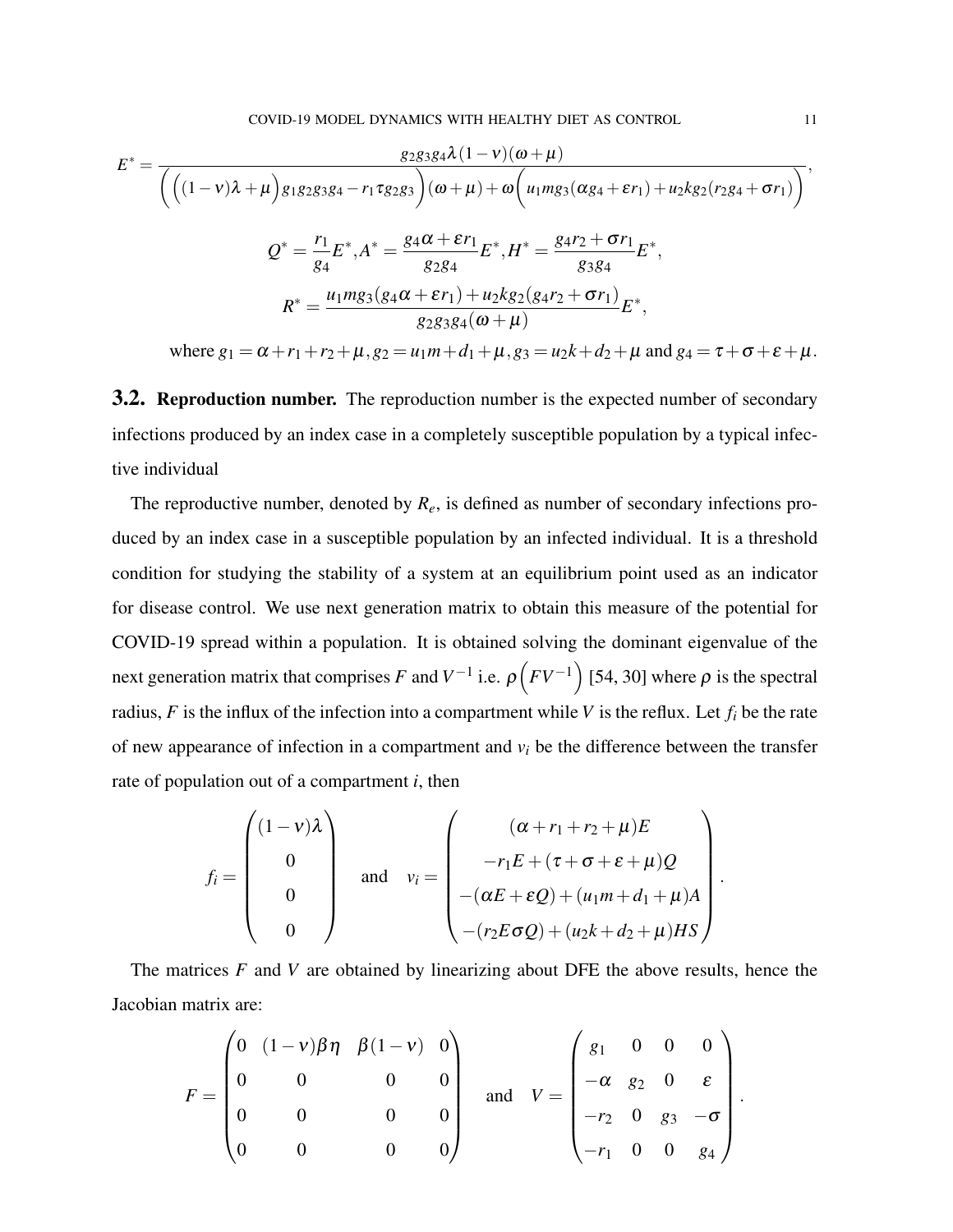Hence, the next generation matrix is given as

$$
FV^{-1} = \begin{pmatrix} \frac{\beta(1-v)\left(\eta \alpha_{3384} + g_2(r_2g_4 + \sigma r_1)\right)}{g_{1}g_{2}g_{3}g_4} & -\frac{\beta\eta(1-v)}{g_2} & \frac{\beta(1-v)}{g_3} & -\frac{\sigma\beta(1-v)}{g_{3}g_4} \\ 0 & 0 & 0 & 0 \\ 0 & 0 & 0 & 0 \\ 0 & 0 & 0 & 0 \end{pmatrix}.
$$

The spectral radius of the next generation matrix is

$$
R_e = \frac{\beta(1-v)\bigg(\eta\alpha_{g_3g_4} + g_2(r_2g_4 + \sigma r_1)\bigg)}{g_1g_2g_3g_4}
$$

$$
=\frac{(1-v)\beta\eta\alpha}{g_1g_2}+\frac{\beta(1-v)(r_2g_4+\sigma r_1)}{g_1g_3g_4}=R_a+R_h.
$$

 $R_a$  is the part of reproduction number associated with asymptomatic individuals and  $R_h$  is related to the symptomatic class, it is believed that  $R_a > R_h$  because often  $R_a$  substantially drive community transmission even when they individually transmit at a low per capital rate, [\[57\]](#page-28-13).

3.3. Local and global stability of DFE and EEP. There is also a probability that a population ravaged with an epidemic will be disease - free at a given time. The theorems below discuss the local and global stability of such DFE.

**Theorem 3.4.**  $E^0$  of model [\(2.1\)](#page-6-0) is locally asymptotically stable if  $R_0 < 1$  and unstable if  $R_0 > 1$ .

*Proof.* The Jacobian matrix of model  $(2.1)$  evaluated at  $E^0$  is given by

$$
J|_{E^{0}} = \begin{pmatrix}\n-\mu & 0 & -(1-\nu)\beta\eta & -(1-\nu)\beta & \tau & \omega \\
0 & -g_{1} & (1-\nu)\beta\eta & (1-\nu)\beta & 0 & 0 \\
0 & \alpha & -g_{2} & 0 & \varepsilon & 0 \\
0 & r_{2} & 0 & -g_{3} & \sigma & 0 \\
0 & r_{1} & 0 & 0 & -g_{4} & 0 \\
0 & 0 & u_{1}m & u_{2}k & 0 & -(\omega+\mu)\n\end{pmatrix}
$$

.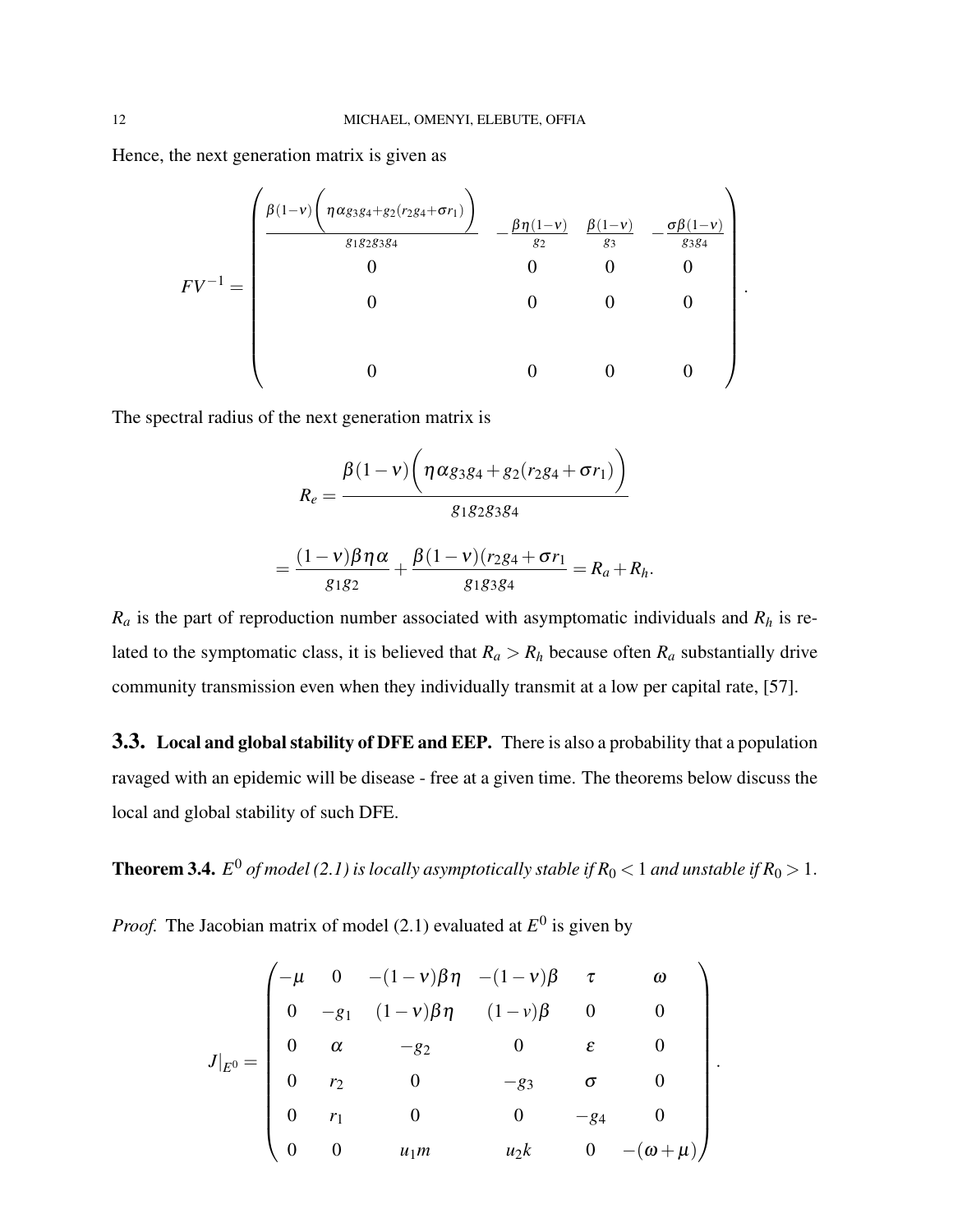The characteristic polynomial of  $J|_{E^0}$  is written as  $|J|_{E^0} - \lambda I| = 0$ , where  $\lambda$  is the eigenvalue and *I* is a 6 × 6 identity matrix. Obviously  $\lambda_1 = -\mu$ ,  $\lambda_6 = -(\omega + \mu)$ . To obtain the remaining eigenvalues of  $J|_{E^0}$ , we solve the characteristic polynomial of the reduced matrix

$$
\begin{vmatrix}\n-g_1 - \lambda & (1 - \nu)\beta \eta & (1 - \nu)\beta & 0 \\
\alpha & -g_2 - \lambda & 0 & \varepsilon \\
r_2 & 0 & -g_3 - \lambda & \sigma \\
r_1 & 0 & 0 & -g_4 - \lambda\n\end{vmatrix} = 0.
$$
\n
$$
\therefore \lambda^4 + p_1 \lambda^3 + p_2 \lambda^2 + p_3 \lambda + p_4 = 0
$$

where

$$
p_1 = g_1 + g_2 + g_3 + g_4
$$
  
\n
$$
p_2 = g_4(g_1 + g_2 + g_3) + g_1g_3 + g_2(g_1 + g_3) - (1 + \eta \alpha)(1 - v)\beta
$$
  
\n
$$
p_3 = g_1g_2g_3 + g_4(g_1g_3 + g_2(g_1 + g_3)) - (g_2 + g_4 + \sigma r_1 + (g_3 + g_4)(\alpha + r_1 \epsilon)\eta)(1 - v)\beta
$$
  
\n
$$
p_4 = g_1g_2g_3g_4(1 - R_e) - r_1 \epsilon g_3 \eta(1 - v)\beta.
$$

By Routh - Huriwtz stability criterion, it can be shown that there are no sign changes after some little algebraic simplification if  $R_e < 1$ . If  $R_0 > 1$ ,  $p_1 > 0$ ,  $p_2 > 0$ ,  $p_3 > 0$ ,  $p_4 > 0$  and  $p_1 p_2 p_3 > 0$  $p_3^2 + p_1^2 p_4$ , hence we guarantee that all roots of the equation are real and has negative. Generally,  $E^0$  of model [\(2.1\)](#page-6-0) is locally asymptotically stable if  $R_0 < 1$  and unstable if  $R_0 > 1$ .

**Theorem 3.5.** *If*  $R_e$  < 1*, the DFE of model* [\(2.1\)](#page-6-0) *is globally asymptotically stable in its feasible region.*

*Proof.* Rewrite model [\(2.1\)](#page-6-0) as

$$
\frac{dX}{dt} = F(X, Y), \frac{dY}{dt} = G(X, Y), \text{with } G(X, 0) = 0
$$

where  $X = (S, R) \in \mathbb{R}^2$  is the non - disease compartments and  $Y = (E, Q, A, H) \in \mathbb{R}^4$  is the disease compartments. For  $E^0$  to be globally asymptotically stable, the following conditions must satisfy

 $C_1$ : For  $\frac{dX}{dt} = F(X,0)$ , if  $F(X^*,0) = 0$ , then  $X^*$  is globally asymptotically stable.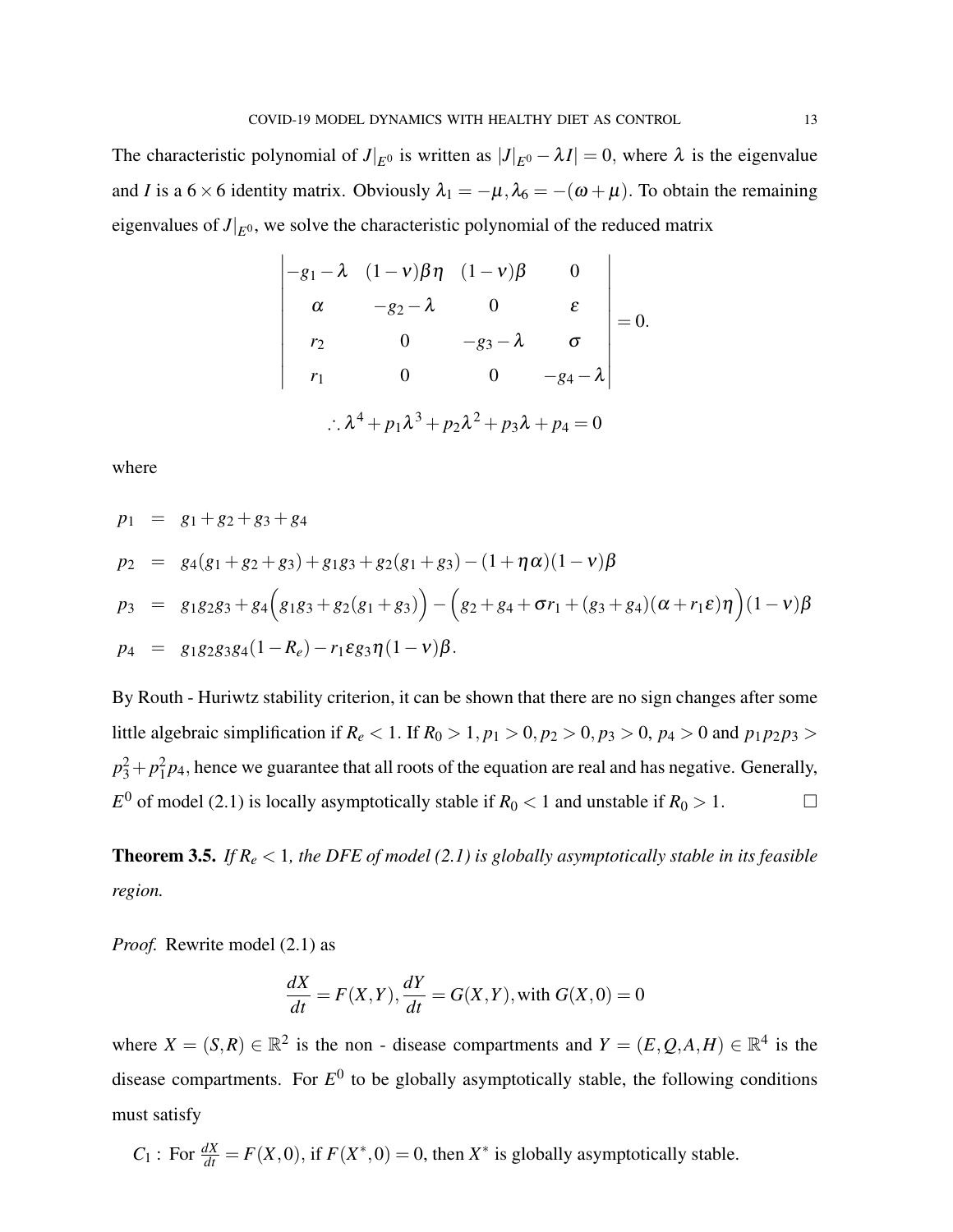$C_2$ :  $G(X,Y) = RY - \hat{G}(X,Y), \hat{G}(X,Y) > 0$  for  $(X,Y) \in \Omega$  where  $R = D_y G(X^*,0)$  is a M – matrix. This means that elements of *R* are non - negative except the elements in the principal diagonal and is the region where the system is biologically and epidemiologically meaningful in  $Ω$ .

<span id="page-13-0"></span>At DFE, we have

(3.2) 
$$
\frac{dX}{dt} = \begin{pmatrix} \Lambda - \mu S \\ 0 \end{pmatrix}.
$$

The solution of  $S(t) = \frac{\Lambda}{\mu} + \left(S(0) - \frac{\Lambda}{\mu}\right)$  $\mu$  $\int e^{\mu t}$  at DFE such that  $\lim_{t \to \infty} = \frac{\Lambda}{\mu}$  $\mu$ which shows global convergence of [\(3.2\)](#page-13-0) in  $Ω$ . From model [\(2.1\)](#page-6-0) we obtain that

$$
R = \begin{pmatrix} -g_1 & (1-v)\beta \eta & (1-v)\beta & 0 \\ \alpha & -g_2 & 0 & \varepsilon \\ r_2 & 0 & -g_3 & \sigma \\ r_1 & 0 & 0 & -g_4 \end{pmatrix} \quad \text{and} \quad \hat{G}(X,Y) = \begin{pmatrix} \frac{(1-v)\beta(\eta A + H)}{N-Q}S \\ 0 \\ 0 \\ 0 \end{pmatrix}.
$$

Obviously,  $\frac{S}{N-Q}$  ≥ 0 inside Ω and hence  $\hat{G}(X,Y)$  ≥ 0. This shows that conditions  $C_1$  and  $C_2$  are satisfied and hence DFE of [\(2.1\)](#page-6-0) is globally asymptotically stable when  $R_0 < 1$ .

Theorem 3.6. *Model [\(2.1\)](#page-6-0) has an endemic equilibrium, E*<sup>1</sup> *that is globally asymptotically stable whenever*  $R_e > 1$ .

*Proof.* We need to show that model [\(2.1\)](#page-6-0) does not have limit cycles. Let the vector  $X =$  $(S, E, Q, A, H, R)$ , define a Dulac's function  $F = \frac{1}{SR}$ . Then

$$
F\frac{dS}{dt} = \frac{\Lambda}{SR} + \frac{\tau Q}{SR} + \frac{\omega}{S} - \frac{(1-\nu)\beta(\eta A + H)}{R(N-Q)} - \frac{\mu}{R},
$$
  
\n
$$
F\frac{dE}{dt} = \frac{(1-\nu)\beta(\eta A + H)}{R(N-Q)} - \frac{g_1E}{SR}, \quad F\frac{dQ}{dt} = \frac{r_1E}{SR} - \frac{g_2Q}{SR}
$$
  
\n
$$
F\frac{dA}{dt} = \frac{\alpha E}{SR} + \frac{\epsilon Q}{SR} - \frac{g_3A}{SR}, \quad F\frac{dH}{dt} = \frac{r_2E}{SR} + \frac{\sigma Q}{SR} - \frac{g_4H}{SR}
$$
  
\n
$$
F\frac{dR}{dt} = \frac{u_1mA}{SR} + \frac{u_2kH}{SR} - \frac{\omega + \mu}{S}.
$$

,

Furthermore,

$$
\frac{dFX}{dt} = \frac{\partial}{\partial S} \left( F \frac{dS}{dt} \right) + \frac{\partial}{\partial E} \left( F \frac{dE}{dt} \right) + \frac{\partial}{\partial Q} \left( F \frac{dQ}{dt} \right) + \frac{\partial}{\partial A} \left( F \frac{dA}{dt} \right) + \frac{\partial}{\partial H} \left( F \frac{dH}{dt} \right) + \frac{\partial}{\partial R} \left( F \frac{dR}{dt} \right).
$$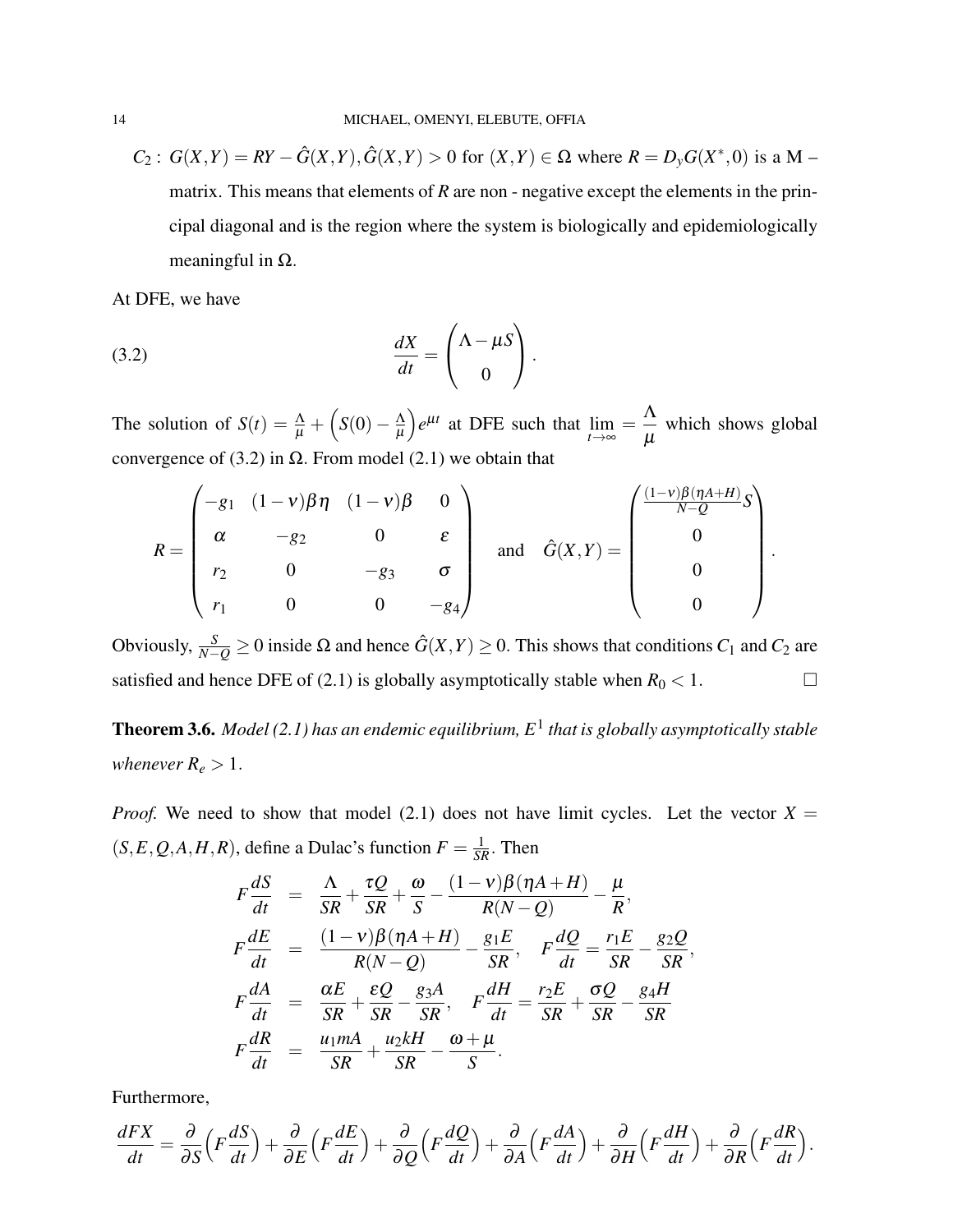COVID-19 MODEL DYNAMICS WITH HEALTHY DIET AS CONTROL 15

$$
= \frac{\partial}{\partial S} \left( \frac{\Lambda}{SR} + \frac{\tau Q}{SR} + \frac{\omega}{S} - \frac{(1-\nu)\beta(\eta A + H)}{R(N-Q} - \frac{\mu}{R} \right) + \frac{\partial}{\partial E} \left( \frac{(1-\nu)\beta(\eta A + H)}{R(N-Q} - \frac{g_1 E}{SR} \right) + \frac{\partial}{\partial Q} \left( \frac{r_1 E}{SR} - \frac{g_2 Q}{SR} \right) + \frac{\partial}{\partial A} \left( \frac{\alpha E}{SR} + \frac{\epsilon Q}{SR} - \frac{g_3 A}{SR} \right) + \frac{\partial}{\partial H} \left( \frac{r_2 E}{SR} + \frac{\sigma Q}{SR} - \frac{g_4 H}{SR} \right) + \frac{\partial}{\partial R} \left( \frac{u_1 mA}{SR} + \frac{u_2 kH}{SR} - \frac{\omega + \mu}{S} \right) = - \left( \frac{\Lambda}{RS^2} + \frac{\tau Q}{RS^2} + \frac{\omega}{S^2} + \frac{u_1 mA}{SR^2} + \frac{u_2 kH}{SR^2} + \frac{g_1 + g_2 + g_3 + g_4}{SR} \right) < 0.
$$

Hence by Dulac's criterion having Poincare Bendixson theorem in mind, there is no limit cycle in  $\Omega$  for model [\(2.1\)](#page-6-0) since the set is invariant. Therefore the endemic equilibrium is globally asymptotically stable i.e. there are variations in the number of infectious persons in a population, hence the tendency of allocation of resources for COVID-19 control is arduous, making the pandemic to persist in Nigeria

**3.4. Bifurcation analysis.** We study whether a stable DFE co - exists with a stable EEP and an unstable EEP when  $R_e = 1$ . To obtain the cause(s) of the backward bifurcation in moedl [\(2.1\)](#page-6-0), we resort to the center manifold theory.

#### Theorem 3.7. [\[11\]](#page-27-8) *Assume that*

- (i) 0 *is an eigenvalue of*  $J_{E^0}$  *and the other eigenvalues of*  $J_{E^0}$  *have negative real part*;
- (ii)  $J_{E^0}$  *has a (nonnegative) right eigenvector*  $(w = w_1, w_2, \dots, w_n)^T$  *and a left eigenvector*  $v = (v_1, v_2, \dots, v_n)$  *with respect to the zero eigenvalue. Let*  $f_k(x, \phi)$  *denote the kth component of*  $f(x, \phi)$ *,*  $\phi$  *<i>is the bifurcation parameter and*

$$
a = \sum_{k,i,j=1}^n v_k w_i w_j \frac{\partial^2 f_k}{\partial x_i \partial x_j}(0,0), b = \sum_{k,i=1}^n v_k w_i \frac{\partial^2 f_k}{\partial x_i \partial \phi}(0,0).
$$

*Then, the local dynamics of system (2.1) around*  $x = 0$  *are greatly obtained by the sign of a and b.*

- (a) If  $a > 0$  and  $b > 0$ , then when  $\phi < 0$  with  $|\phi| \ll 1, x = 0$  is locally asymptotically stable *and there exists a positive unstable equilibrium. When*  $0 < Q \le 1, x = 0$  *is unstable and there exists a negative asymptotic stable equilibrium;*
- (b) *if*  $a > 0$  *and*  $b > 0$ *, then when*  $\phi < 0$  *moves from negative to positive,*  $x = 0$  *swaps its stability from stable to unstable. Correspondingly, a negative unstable equilibrium becomes positive and local asymptotic stable.*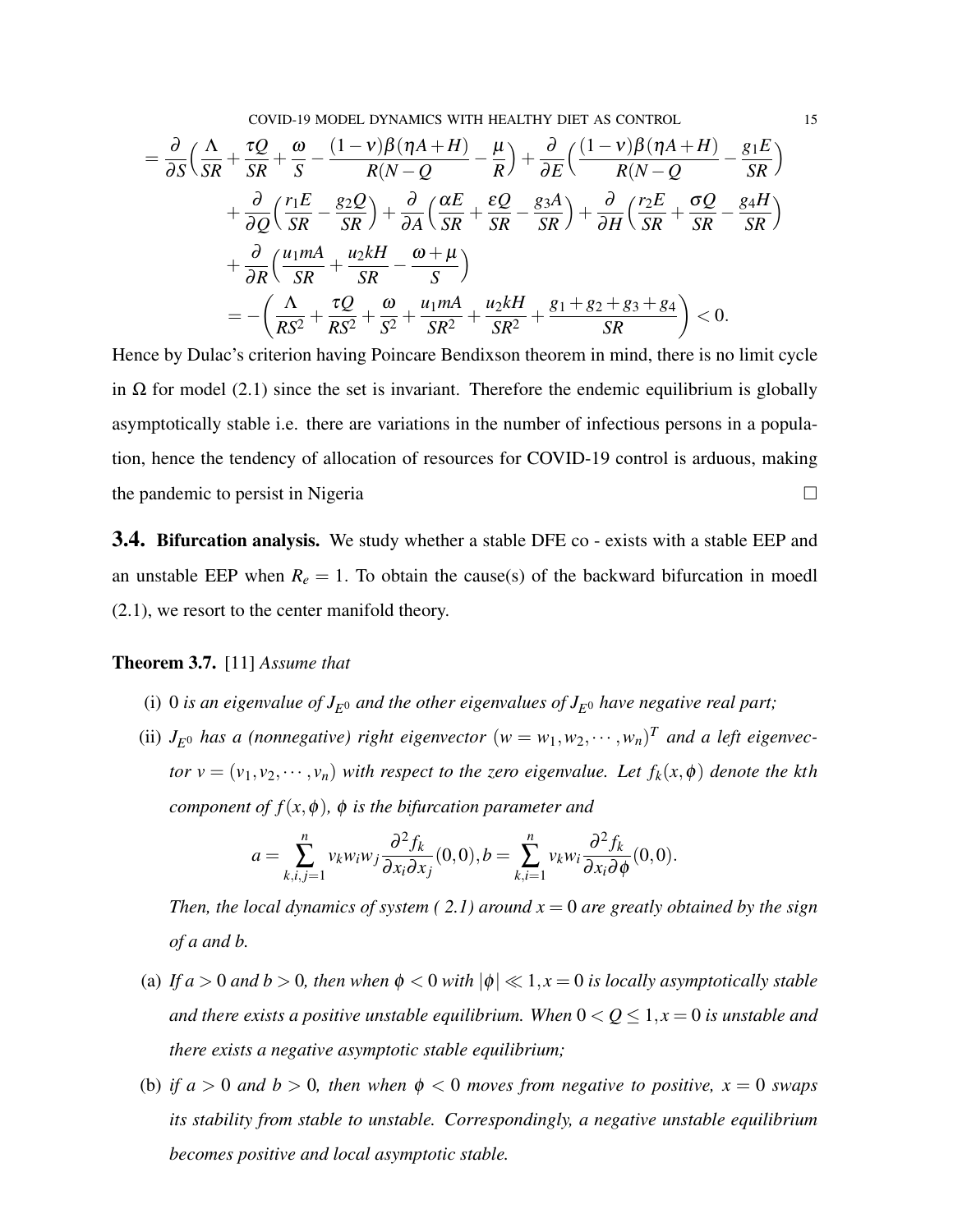*Particularly, if a* < 0 *and b* > 0*, then a forward bifurcation occurs at*  $\phi = 0$  *and a* > 0 *and b* > 0*, a backward bifurcation occurs at* φ*.*

*Proof.* Let  $x_1 = S, x_2 = E, x_3 = Q, x_4 = A, x_5 = H, x_6 = R$  and  $\lambda = \frac{\beta(\eta x_4 + x_5)}{N - Q}$  $\frac{N(A+X_5)}{N-Q}$ . We can rewrite [\(2.1\)](#page-6-0) in the form of  $\frac{dX}{dt} = F(X)$ , with  $F = (f_1, f_2, f_3, f_4, f_5, f_6)^T$  and  $X = (x_1, x_2, x_3, x_4, x_5, x_6)^T$ , hence we obtain

(3.3) 
$$
f_1 \equiv x'_1 = \Lambda + \tau x_3 + \omega x_6 - (1 - v)\lambda x_1 - \mu x_1,
$$

(3.4) 
$$
f_2 \equiv x'_2 = (1 - v)\lambda x_1 - (\alpha + r_1 + r_2 + \mu)x_2,
$$

(3.5) 
$$
f_3 \equiv x'_3 = r_1x_2 - (\tau + \sigma + \varepsilon + \mu)x_3,
$$

(3.6) 
$$
f_4 \equiv x'_4 = \alpha x_2 + \epsilon x_3 - (u_1 m + \mu + d_1) x_4,
$$

(3.7) 
$$
f_5 \equiv x'_5 = r_2x_2 + \sigma x_3 - (u_2k + \mu + d_2),
$$

(3.8) 
$$
f_6 \equiv x'_6 = u_1 m x_4 + u_2 k x_5 - (\omega + \mu) x_6.
$$

We choose transmission rate,  $\beta$  as the bifurcation parameter. By simplification at  $R_e = 1$  we obtain

$$
\beta = \beta^* = \frac{g_{1}g_{2}g_{3}g_{4}}{(1-v)\left(\eta \alpha g_{3}g_{4} + g_{2}(r_{2}g_{4} + \sigma r_{1})\right)}.
$$

The matrix  $J_{E^0}$  has right eigenvectors given by  $w = (w_1, w_2, w_3, w_4, w_5, w_6)^T$  where

$$
r_1 \tau(\omega + \mu) g_2 g_3 + \omega \left( g_3 u_1 m(\alpha g_4 + \varepsilon r_1) + g_2 u_2 k (r_2 g_4 + \sigma r_1) - (\beta^* (1 - v)(\omega + \mu) \left( \tau g_3 (\alpha g_4 + \varepsilon r_1) + g_2 (r_2 g_4 + \sigma r_1) \right) \right) + \omega_1
$$
  

$$
\mu(\omega + \mu) g_2 g_3 g_4
$$

$$
w_2 > 0, w_3 = \frac{\alpha g_4 + \varepsilon r_1}{g_2 g_4} w_2, \quad w_4 = \frac{r_2 g_4 + \sigma r_1}{g_3 g_4} w_2, w_5 = \frac{r_1}{g_4} w_2
$$
  

$$
w_6 = \frac{g_3 u_1 m(\alpha g_4 + \varepsilon r_1) + g_2 u_2 k(r_2 g_4 + \sigma r_1)}{(\omega + \mu) g_2 g_3 g_4},
$$

and the left eigenvectors given by  $v = (v_1, v_2, v_3, v_4, v_5, v_6)$  where  $v_1 = 0, v_2 > 0, v_3 =$ (1−ν)β ∗η  $\frac{\nu}{\beta^2} \frac{\beta^* \eta}{\nu_2, \nu_4} = \frac{(1-\mu)\beta^*}{g_3}$  $(v_2, v_5 = \frac{\beta^*(1-v)(\eta \varepsilon_{g_3+g_2 \sigma})}{g_2 g_3 g_4}$  $\frac{y_1(\eta \epsilon g_3 + g_2 \sigma)}{g_2 g_3 g_4} v_2$ ,  $v_6 = 0$ . We obtain the second - order partial derivative of  $f_2$ ,  $f_3$ ,  $f_4$ , and  $f_5$  since  $v_1 = v_6 = 0$ , the second - order partial derivatives of  $f_1$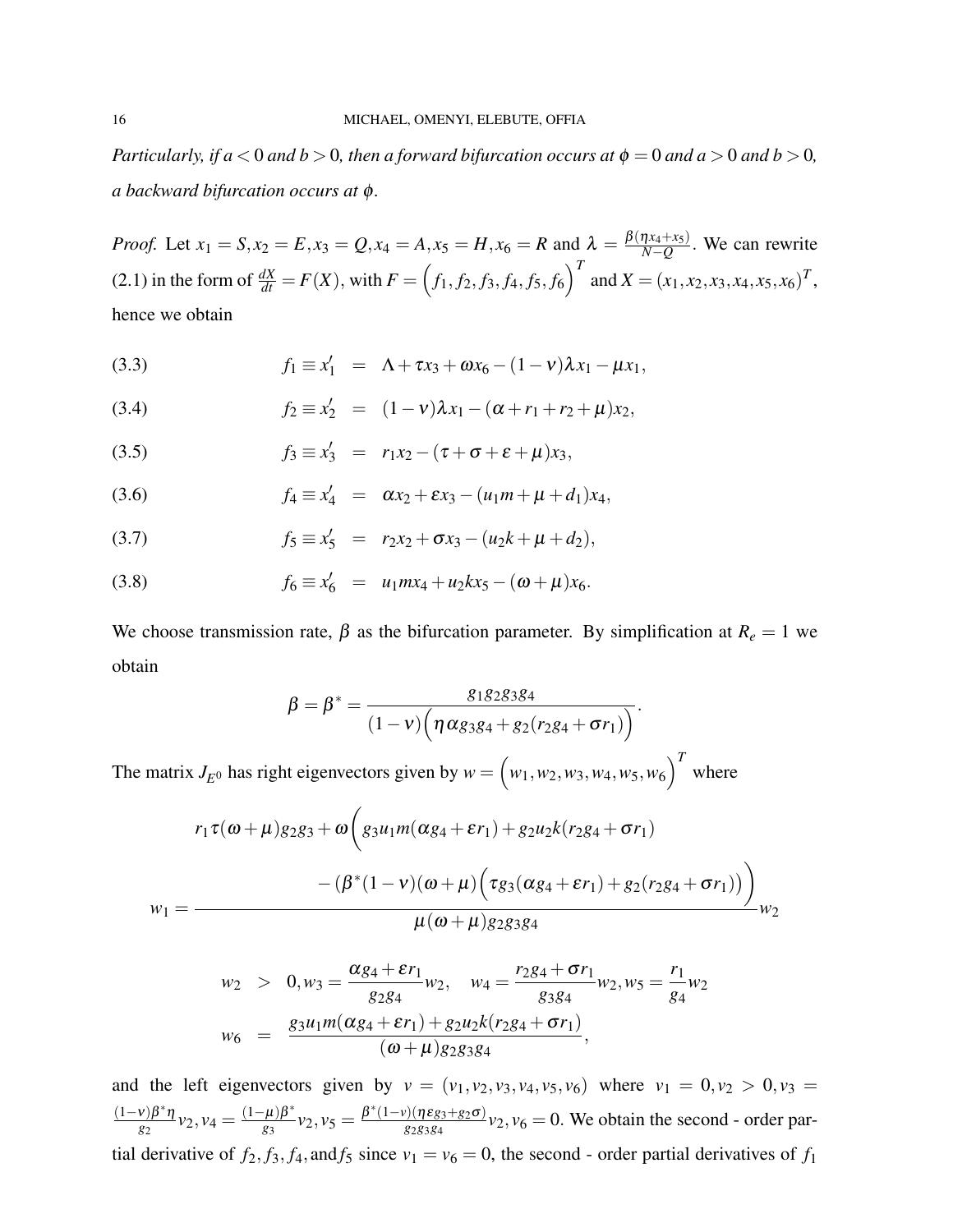and *f*<sup>6</sup> are zero. Hence we have

$$
\frac{\partial^2 f_2}{\partial x_2 \partial x_4} = \frac{\partial^2 f_2}{\partial x_4 \partial x_2} = \frac{\partial^2 f_2}{\partial x_4 \partial x_6} = \frac{\partial^2 f_2}{\partial x_6 \partial x_4} = -\beta \eta (1 - v), \frac{\partial^2 f_2}{\partial x_4^2} = -2(1 - v)\beta \eta,
$$
  

$$
\frac{\partial^2 f_2}{\partial x_2 \partial x_5} = \frac{\partial^2 f_2}{\partial x_5 \partial x_2} = \frac{\partial^2 f_2}{\partial x_5 \partial x_6} = \frac{\partial^2 f_2}{\partial x_6 \partial x_5} = -\beta (1 - v), \frac{\partial^2 f_2}{\partial x_5 \partial x_4} = \frac{\partial^2 f_2}{\partial x_5 \partial x_4} = -\beta (1 - v)(1 + \eta),
$$
  

$$
\frac{\partial^2 f_2}{\partial x_5^2} = -2(1 - v)\beta, \frac{\partial^2 f_2}{\partial x_2 \partial \beta} = (1 - v)\eta, \frac{\partial^2 f_2}{\partial x_5 \partial \beta} = 1 - v,
$$

all the other second - order derivatives are zero. Furthermore, we compute for *a* and *b*, it follows that

$$
a = v_2 \left( 2 \left( w_2 w_4 \frac{\partial^2 f_2}{\partial x_2 \partial x_4} + w_2 w_5 \frac{\partial^2 f_2}{\partial x_2 \partial x_5} + w_4 w_5 \frac{\partial^2 f_2}{\partial x_4 \partial x_5} + w_4 w_6 \frac{\partial^2 f_2}{\partial x_4 \partial x_6} + w_5 w_6 \frac{\partial^2 f_2}{\partial x_5 \partial x_6} \right)
$$
  
+ 
$$
w_4^2 \frac{\partial^2 f_2}{\partial x_4^2} + w_5^2 \frac{\partial^2 f_2}{\partial x_5^2} \right)
$$
  
= 
$$
-2v_2 (1 - v) \beta \left( \eta w_2 w_4 + w_2 w_5 + (1 + \eta) w_4 w_5 + \eta w_4 w_6 + w_5 w_6 \right) < 0.
$$
  

$$
b = v_2 \left( w_4 \frac{\partial^2 f_2}{\partial x_4 \partial \beta} + w_5 \frac{\partial^2 f_2}{\partial x_5 \partial \beta} = v_2 (1 - v) (\eta w_4 + w_5) \right) > 0.
$$

Since  $a < 0$  and  $b > 0$ , by the theorem, model [\(2.1\)](#page-6-0) undergoes a forward bifurcation at  $R_e = 1$ . This typically shows that the disease will die out when  $R_e$  < 1 and persist when  $R_e$  > 1; in other words, the DFE does not coexist with the EEP when  $R_e < 1$ .

# 4. SENSITIVITY OF THE MODEL PARAMETERS

To study the best control measures of COVID-19 in Nigeria, the sensitivity of model parameters is performed and analyzed considering the reproduction number. The normalized forward sensitivity indices, that tells us how crucial each parameter is to disease transmission and prevalence is applied. The sensitivity index technique measures the most sensitive parameters in the model, those with the positive sign are regarded as highly sensitive to the value of  $R_0$  and others are neutrally sensitive to  $R_0$  which is the quality used in reducing and aborting COVID-19 pandemic. The elasticity indices of  $R_0$  is given by  $\gamma_{\rho}^{R_0} =$  $\frac{\partial R_0}{\partial \rho}\times \frac{\rho}{R_0}$  $\frac{P}{R_0}$ ; where  $\rho$  is a parameter present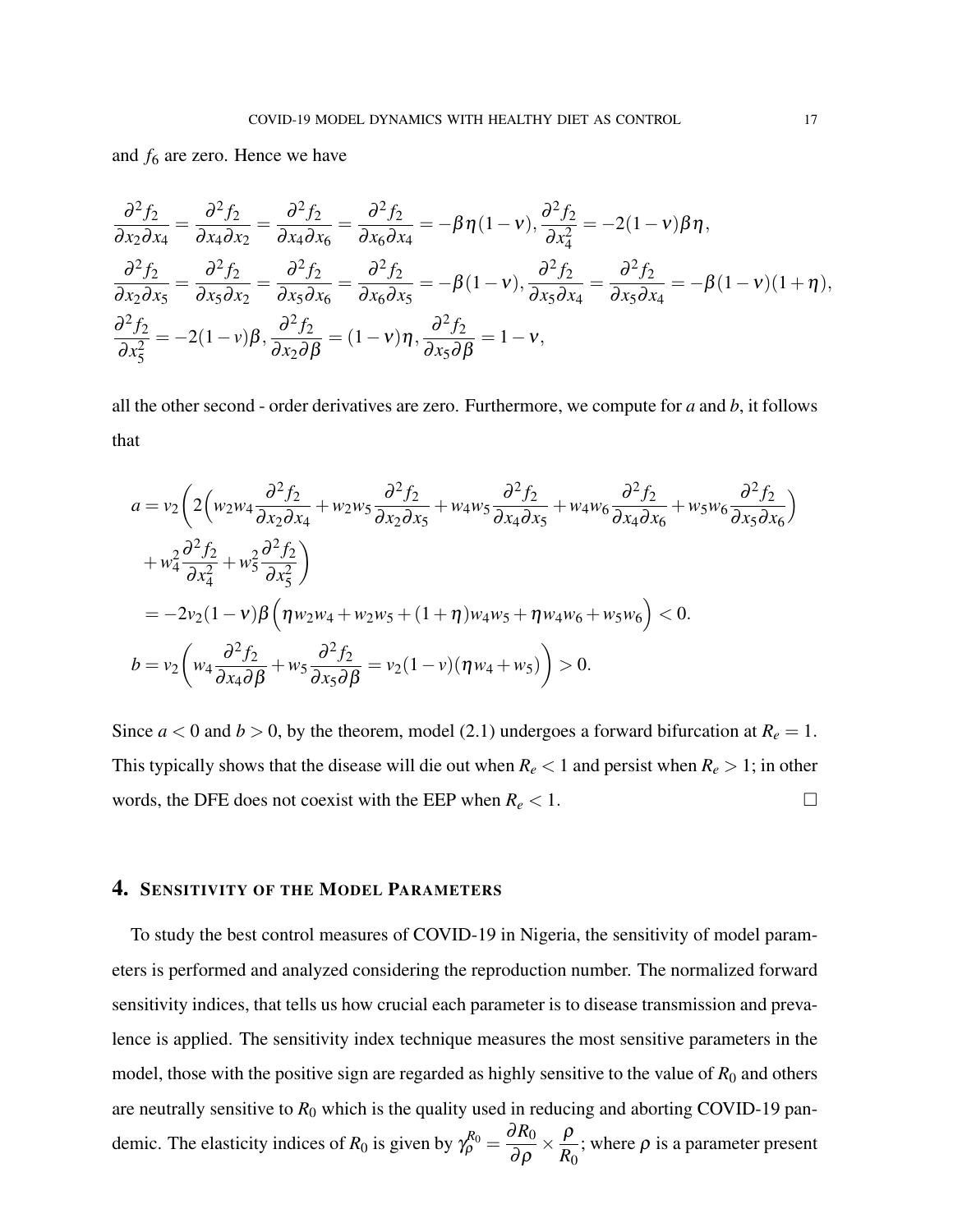in the reproduction number  $R_0$ . Applying sensitivity index, we have

$$
\gamma_{\beta}^{R_0} = 1, \quad \gamma_{\gamma}^{R_0} = -\frac{v}{1-v}, \quad \gamma_{\eta}^{R_0} = \frac{\alpha \eta g_{3}g_4}{\eta \alpha g_{3}g_4 + g_2(r_{2}g_4 + \sigma r_1)},
$$
\n
$$
\gamma_{\alpha}^{R_0} = \frac{\beta (1-v) (\eta g_{3}g_4(g_{1}g_{2} - \alpha) - g_2^2(r_{2}g_4 + \sigma r_1))}{g_1^2 g_1^2 g_2^2 g_3^2 g_4^2}, \quad \gamma_{\eta}^{R_0} = \frac{\sigma}{\eta \alpha g_{3}g_4 + g_2(r_{2}g_4 + \sigma r_1)} - \frac{r_1}{g_1},
$$
\n
$$
\gamma_{\eta}^{R_0} = r_2 \left( \frac{g_{2}g_4}{\eta \alpha g_{3}g_4 + g_2(r_{2}g_4 + \sigma r_1)} - \frac{1}{g_1} \right), \quad \gamma_{\sigma}^{R_0} \frac{r_1 \sigma (g_4 - 1)}{\eta \alpha g_{3}g_4 + g_2(r_{2}g_4 + \sigma r_1)},
$$
\n
$$
\gamma_{\tau}^{R_0} = -\frac{\sigma r_1}{g_4 \left( \eta \alpha g_{3}g_4 + g_2(r_{2}g_4 + \sigma r_1) \right)}, \quad \gamma_{\kappa}^{R_0} = -\frac{k g_2(r_{2}g_4 + \sigma r_1)}{\left( \eta \alpha g_{3}g_4 + g_2(r_{2}g_4 + \sigma r_1) \right)}.
$$
\n
$$
\gamma_{\kappa}^{R_0} = -\frac{m \eta \alpha g_{3}g_4}{g_2 \left( \eta \alpha g_{2}g_4 + g_2(r_{2}g_4 + \sigma r_1) \right)}, \quad \gamma_{\kappa}^{R_0} = -\frac{k g_2(r_{2}g_4 + \sigma r_1)}{\left( \eta \alpha g_{3}g_4 + g_2(r_{2}g_4 + \sigma r_1) \right)}.
$$

<span id="page-17-0"></span>

<span id="page-17-1"></span>

The positive relationship for the parameters implies that when the parameter value is increased there will be a remarkable effect on the frequency of the ailment spread. A negative relation shows that positive change of the parameter would help to decrease the prevalence of the disease. In Figure [2,](#page-17-0) the contours shows that increasing and being conscious of the the dietary and nutritional value of diet consumed by exposed individual lowers the reproduction number  $R_0$ , which Figure [7](#page-19-0) agrees with in the sense that general practicing of balanced diet fight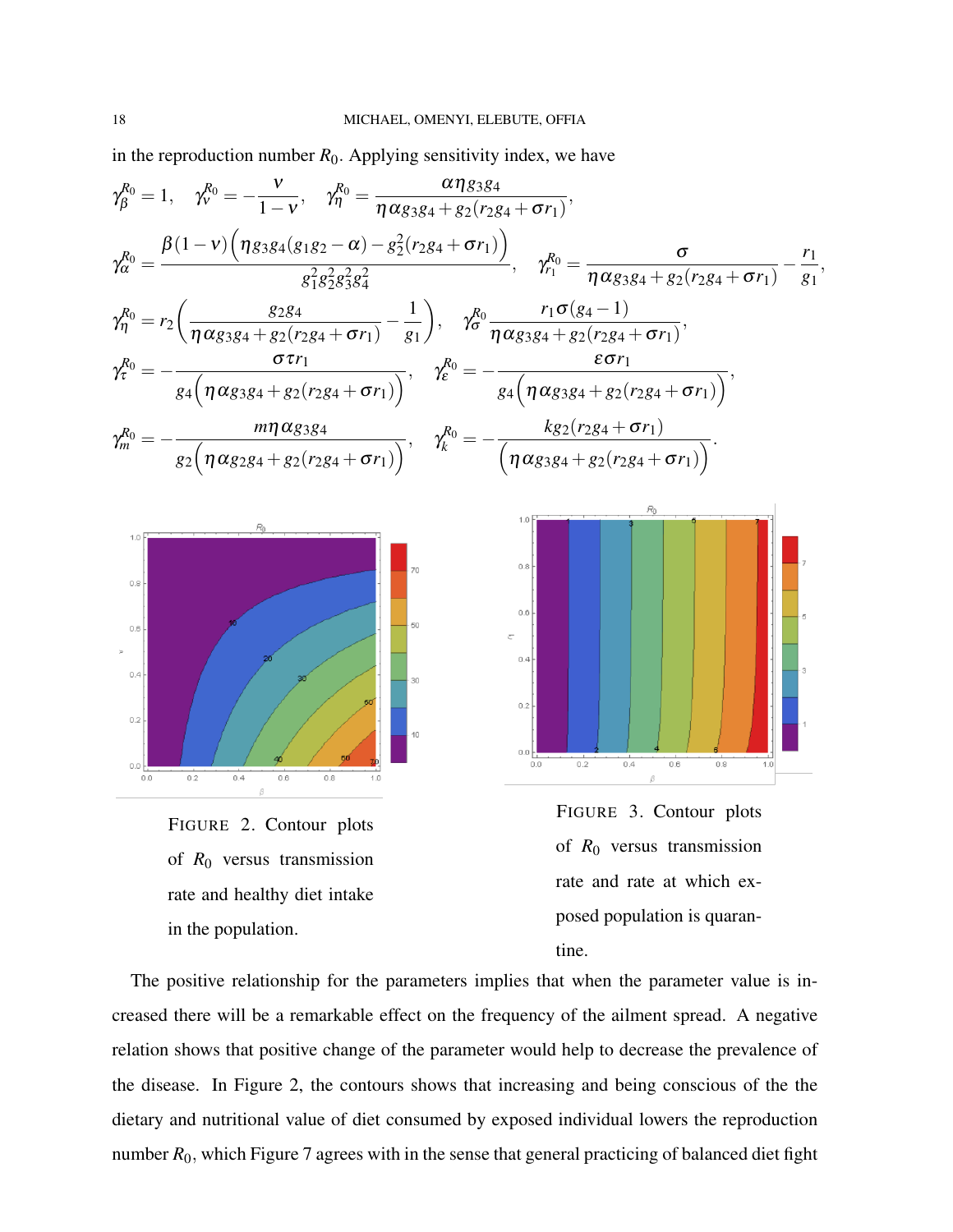against any form of diseases and infection. In addition, Figure [3](#page-17-1) shows that increase in the rate of number of exposed individuals that are being quarantined reduces the reproduction number slightly, hence case tracing and quarantine is great but should be supported by other means of curtailing the pandemic.



<span id="page-18-0"></span>FIGURE 4. Contour plots of *R*<sup>0</sup> versus transmission rate and rate at which quarantined class become susceptible.



<span id="page-18-1"></span>

When the quarantined population is taken care of properly within the incubation period such that their is an increase in the influx from quarantined class and transmission rate is reduced by proper adherence to the safety measures, Figure [4](#page-18-0) shows that the reproduction number is reduced likewise the disease burden. COVID-19 pandemic can be minimized by increasing the nutritional value of foods given to the exposed symptomatic and asymptomatic patients because of its tendency of helping the body in development of antibodies when  $\beta$  is reduced as shown bt the contours in Figure [5.](#page-18-1) If the body system is not supported either by acquired or latent antibodies, COVID-19 will rampage the population greatly. In Figure [6,](#page-19-1) we observed that if the rate at which quarantine individual show symptom of COVID-19 is reduced by appropriate care of individual in the center,burden in the population when rate is on the low - ebb.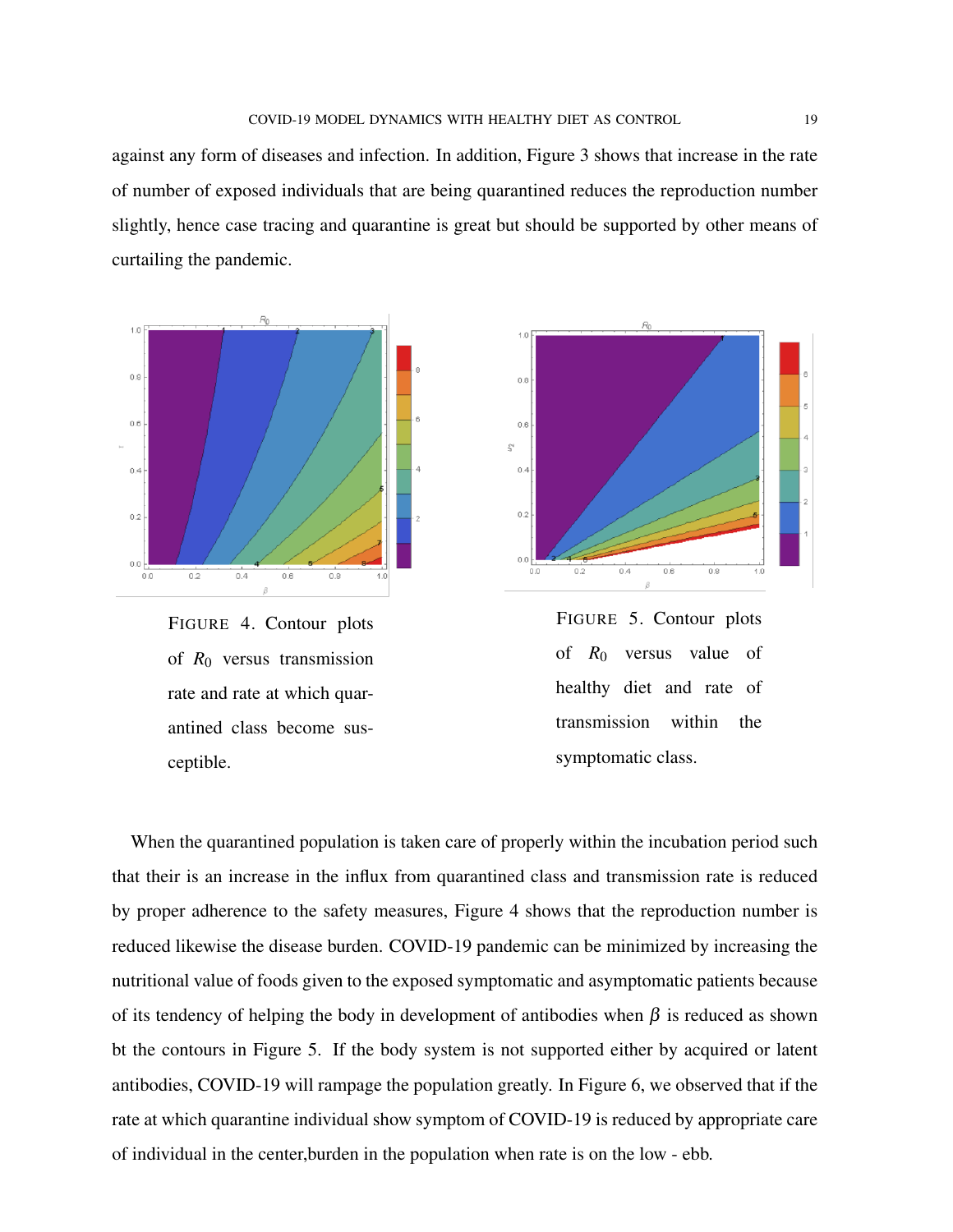

<span id="page-19-1"></span>FIGURE 6. Contour plots of *R*<sup>0</sup> versus transmission rate and rate at which quarantined class develop symptoms.



<span id="page-19-0"></span>FIGURE 7. Contour plots of *R*<sup>0</sup> versus value of healthy diet and rate at which Exposed class become Quarantined.

# 5. NUMERICAL SIMULATION

We estimate the parameters in model [\(2.1\)](#page-6-0) based on real data of COVID-19 infected cases in Nigeria. We consider the COVID-19 daily data from 27th February 2020 to 16th March, 2022. The data were obtained from Nigeria centre for Disease control (NCDC) site [\[5\]](#page-27-9). The data fitting was done using the nonlinear least - squares curve fitting method with the help of "fmin -search" function from MATLAB optimization toolbox. The total population of Nigeria is approximately  $N = 215,120,007,$  [\[13,](#page-28-14) [19\]](#page-28-15) and the life expectancy of Nigerians for the year 2022 is 55.75 years [\[19\]](#page-28-15). Then the natural death rate is approximately 0.001495 per month. The recruitment rate of susceptible class  $\Lambda = \mu N(0)$  is calculated to be 321,554. According to NCDC report, at March 27th 2020, there have been 83 COVID -19 confirmed cases, hence  $H(0) = 83$ . At the onset of COVID-19 in Nigeria, the testing kits were readily available, hence there is a great probability that there are handful of asymptomatic individuals [\[53\]](#page-30-4), consequently, there may be possible greater number of cases reported. Therefore, we can estimate the initial conditions for the exposed, asymptomatic, quarantine and recovered population which will aid in obtaining the initial condition of the susceptible. We therefore assume that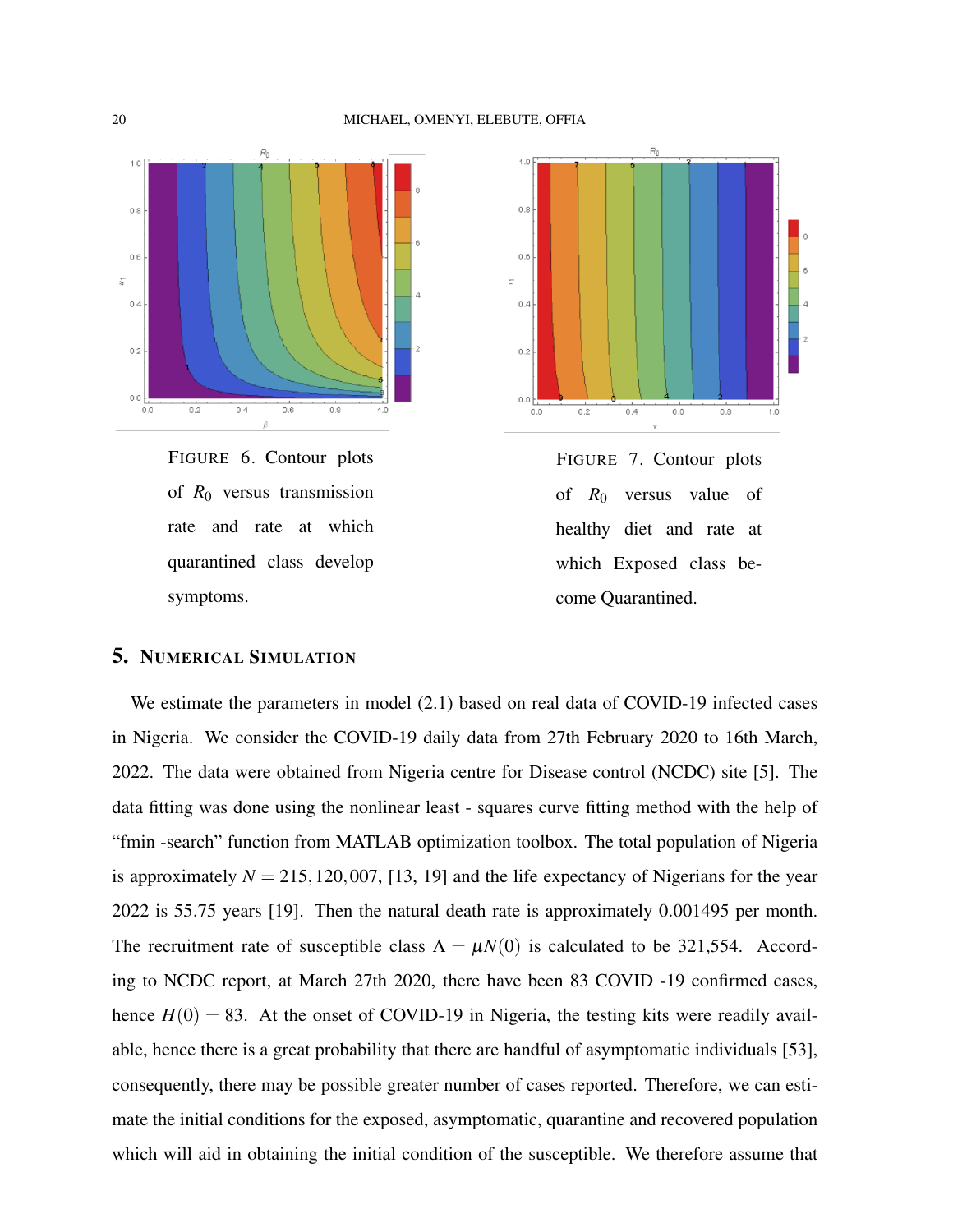$E(0) = 12,348, Q(0) = 15,600, A(0) = 1200$  and  $R(0) = 950$ , the  $S(0) = 214,781,138$ . The values of the calculated and estimated/fitted parameters are summarized in Table [2](#page-20-0) and it is to be noted that the values of the parameters used in this work are obtained from estimation, model fitting and from the literature and the unit of parameters(rate constants) is per month. Using the parameter values in Table [2](#page-20-0) the basic reproductive value is  $R_0 = 2.010$ , which is greater than COVID-19 threshold value 1.

| Parameters            | Values         | Sources            |
|-----------------------|----------------|--------------------|
| $\Lambda$             | 321554         | Calculated [14, 6] |
| τ                     | $\frac{1}{14}$ | [43]               |
| $\omega$              | 0.3274         | Fitted             |
| $\mathcal V$          | [0, 0.9]       | Assumed            |
| $\eta$                | 0.45           | Fitted             |
| $\mu$                 | 0.001495       | Calculated [14]    |
| $\alpha$              | 0.02557        | Fitted             |
| $r_1$                 | 0.81692        | [6]                |
| r <sub>2</sub>        | $\frac{1}{7}$  | $[43]$             |
| $\sigma$              | 0.31167        | Fitted             |
| $\mathcal{E}_{0}^{2}$ | 0.00872        | Fitted             |
| $u_1$                 | [0, 0.9]       | Assumed            |
| $\boldsymbol{m}$      | $\frac{1}{9}$  | $[2]$              |
| $d_1$                 | 0.16673        | $[5]$              |
| $d_2$                 | 0.00147        | $[2]$              |
| $u_2$                 | [0, 0.9]       | Assumed            |
| $\boldsymbol{k}$      | 0.0667         | $[16]$             |
| β                     | 0.118          | [2]                |

<span id="page-20-0"></span>TABLE 2. Model [2.1](#page-6-0) parameter values.

The numerical simulation of model [\(2.1\)](#page-6-0) is performed in this section using the initial conditions  $S(0) = 214,781,138$ ,  $E(0) = 12,348$ ,  $Q(0) = 15,600$ ,  $A(0) = 1200$ ,  $H(0) =$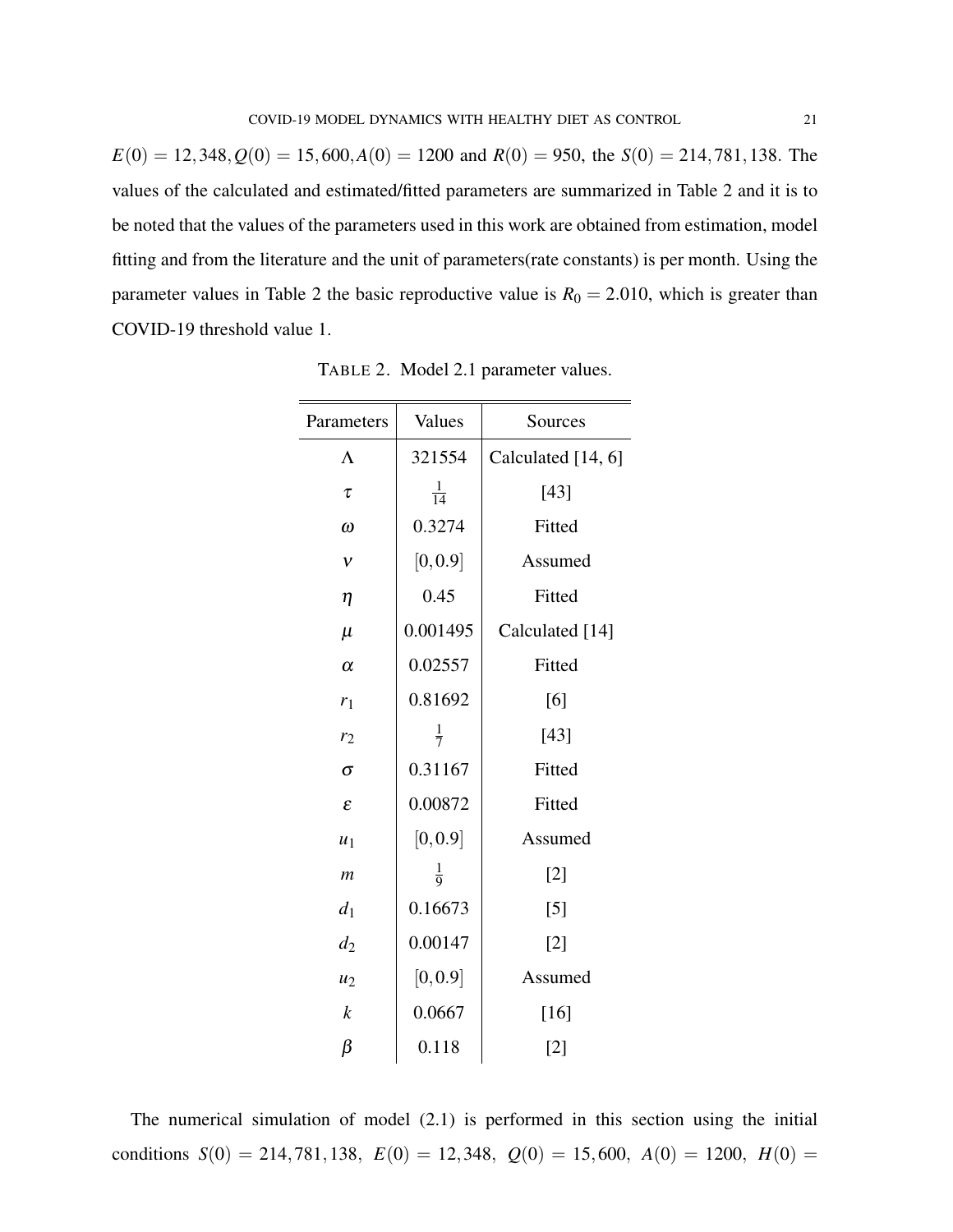83 and  $R(0) = 950$ , with  $\beta = 0.118$  and other parameters are as in Table [2.](#page-20-0) The effective reproduction number is obtained as  $R_e = 0.865911$ , disease free equilibrium, DFE,  $E^0 =$  $(2.15086 \times 10^8, 0, 0, 0, 0, 0)$  which the entire population tends to gradually. At endemic equilibrium the effective reproduction number rises to  $R_e = 2.1848$  and  $E^1 = (2.16 \times 10^8, 2.56 \times$  $2.56 \times 10^7,371913,449741,1.36 \times 10^7,2.151 \times 10^7)$  which signifies that COVID-19 will live with us for some time because all the classes coexist within the population.



<span id="page-21-0"></span>FIGURE 8. Effect of  $u_1$  on the Recovered Population.



<span id="page-21-1"></span>FIGURE 9. Effect of  $u_1$  on the Asymptomatic Population.

An adequate and prescribed intake of zinc, iron, and vitamins *A*,*B*12,*B*6,*C*, and *E* are essential for the maintenance of immune function system against COVID-19 during recovering stage of infected individual either asymptomatic, symptomatic or exposure of any sort recovers faster along side any other prescribed pharmaceutical approach. When individuals and health givers incorporate HD to the treatment routine, Figure [8](#page-21-0) shows that the number of recovery is increased with regards to how dutiful one is the practice, Figure [9](#page-21-1) also shows that their is a fall in the population of the asymptomatic cautioned by better response to treatment and increased in the population of susceptible class as shown in Figure [10](#page-22-0) as both innate and acquired immunity is boosted within the community.

Individuals consuming well-balanced diets appear to be safer with better immune systems and lower incidence of chronic diseases and infections [\[49\]](#page-30-7) which shows in Figure [11](#page-22-1) and Figure [13](#page-22-2) as recovery rate and susceptible population are increased respectively when well - balanced diet is practiced by symptomatic individuals. It can also be observed in Figure [12](#page-22-3) that the effect of these diets are not automatic, it requires some time for the antibodies to build up because it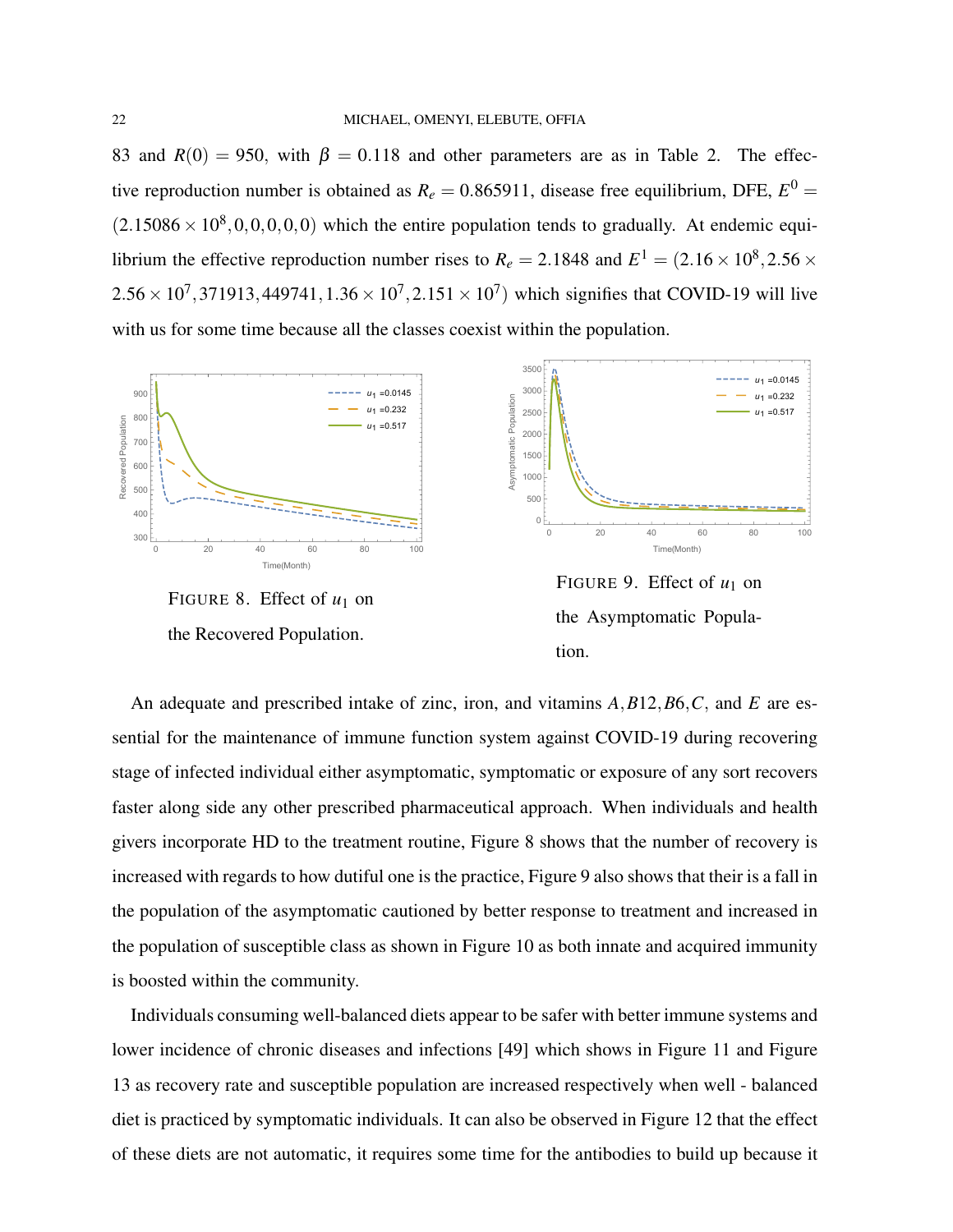

<span id="page-22-1"></span><span id="page-22-0"></span>has been compromised by the pandemic, and the symptomatic population will start dwindling when they have developed to some point.



<span id="page-22-3"></span><span id="page-22-2"></span>Consistent inculcation of healthy dietary habits help to maintain the physical, mental, anatomical, morphological and physiopsychogical health of individuals generally; which is shown by Figure [14](#page-23-0) - [19.](#page-23-1) When  $v$  is increased considerably ie. when the community makes it habitual to take in balanced diet, the susceptible population as in Figure [14,](#page-23-0) often do not leave the compartment in the sense that even when they come in contact with either of the infected, their immune systems are strong enough to release immunoglobulins to wade - off the effect of COVID-19 in the body system. Consequently, there will be a gross decrease in population of the other compartments as shown in Figure [15,](#page-23-2) [16,](#page-23-3) [17,](#page-23-4) [18,](#page-23-5) and [19.](#page-23-1)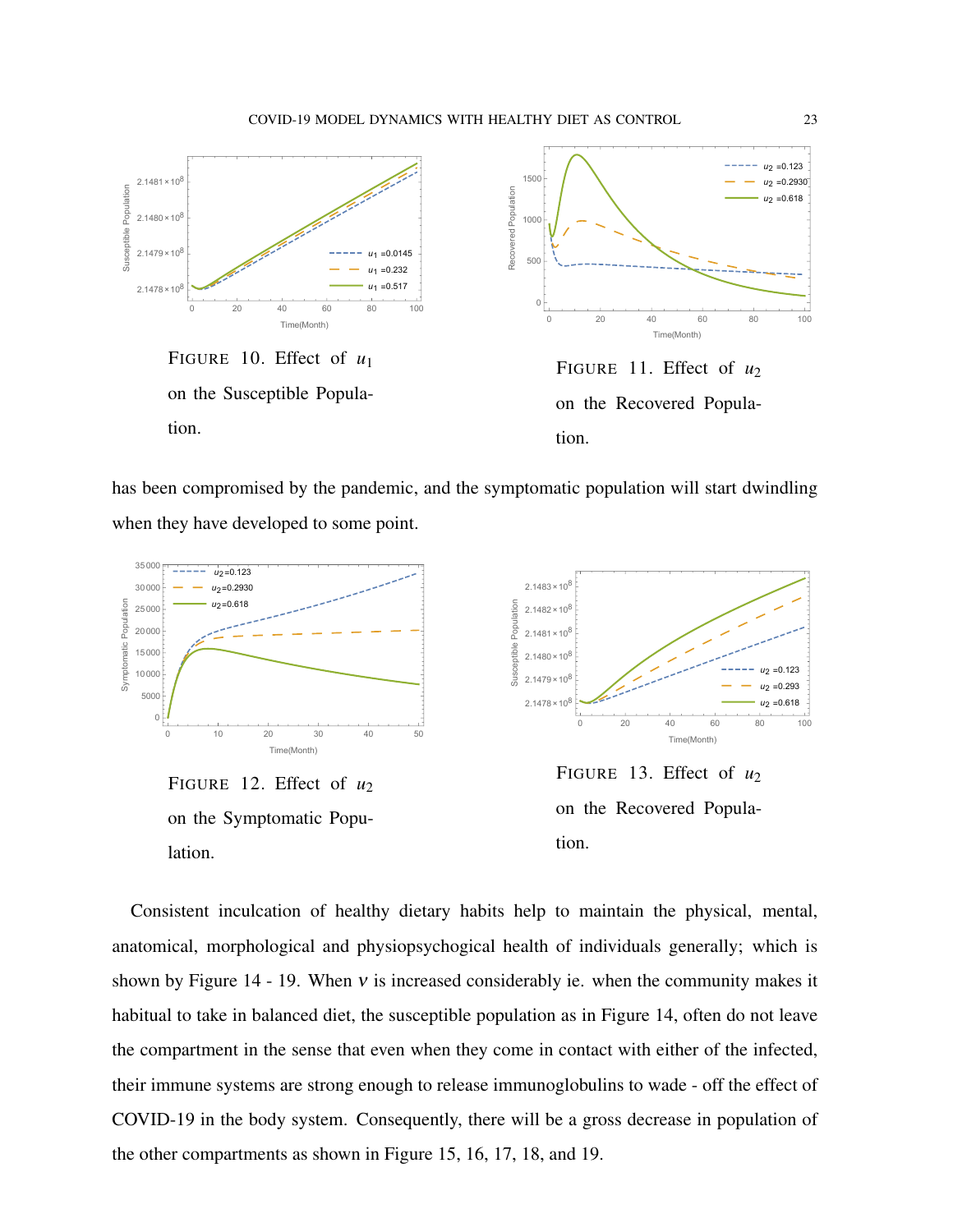

<span id="page-23-0"></span>FIGURE 14. Effect of ν on

the Susceptible Population.



<span id="page-23-3"></span>FIGURE 16. Effect of ν on

the Recovered Population.



<span id="page-23-5"></span>FIGURE 18. Effect of ν on the Quarantine Population.



<span id="page-23-2"></span>FIGURE 15. Effect of ν on

the Asymptomatic Popula-





<span id="page-23-4"></span>FIGURE 17. Effect of ν on

the Exposed Population.



<span id="page-23-1"></span>FIGURE 19. Effect of ν on the Symptomatic Population.

In Figure [20](#page-24-0) - [25,](#page-25-0) the effects of coefficient of transmission at different values are presented. It is observed that reducing the rate of transmission reduces the burden of infected individuals. Figure [20](#page-24-0) shows that when the coefficient of transmission is reduced by individuals observance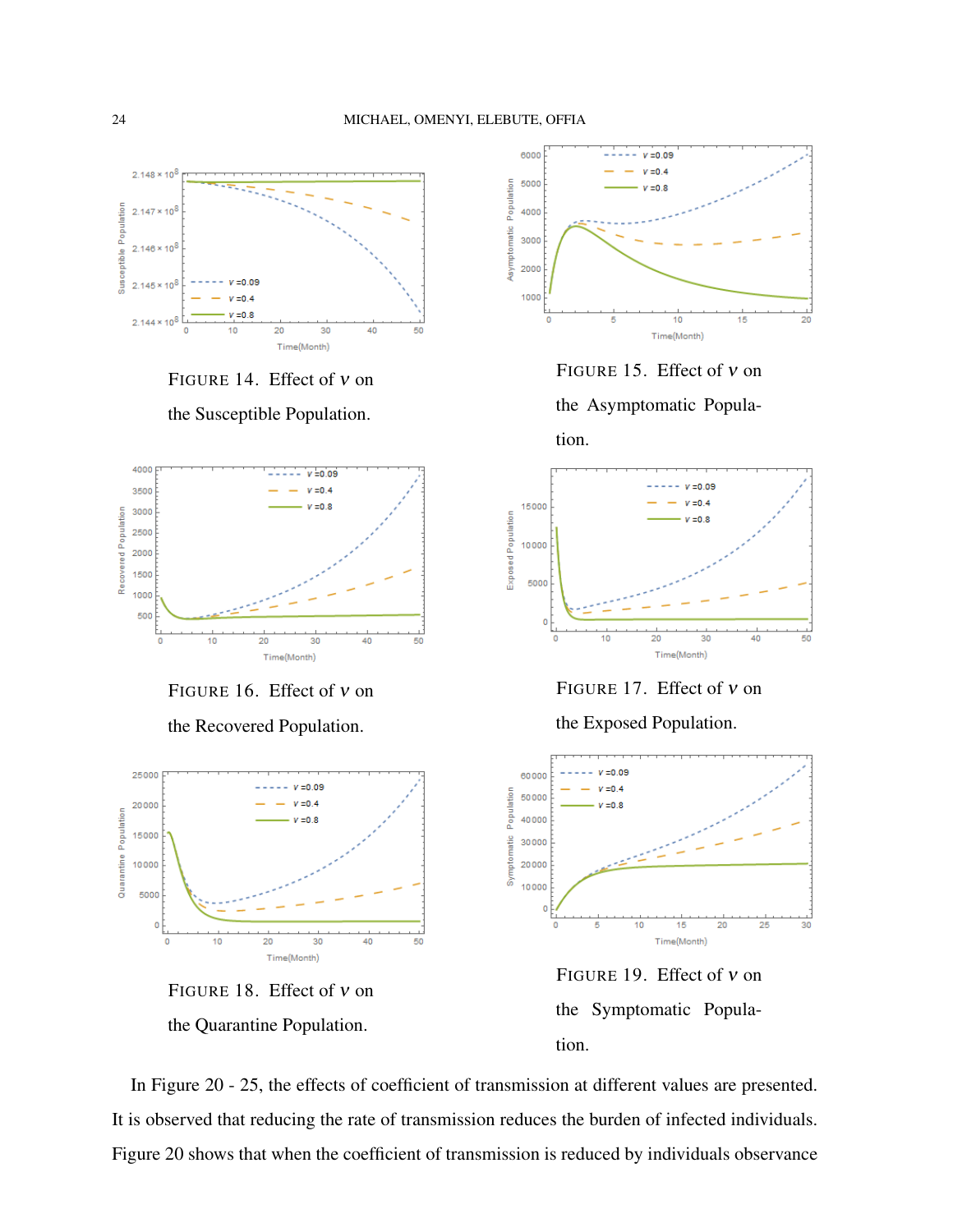of all the control protocols enlisted by NCDC without waiting to be coerced the community remain at the susceptible level without progression to other red flag classes.



<span id="page-24-0"></span>FIGURE 20. Effect of  $\beta$  on the Susceptible Population.



<span id="page-24-3"></span>FIGURE 22. Effect of  $\beta$  on the Recovered Population.



<span id="page-24-1"></span>FIGURE 21. Effect of  $\beta$  on the Asymptomatic Population.



<span id="page-24-2"></span>FIGURE 23. Effect of  $\beta$  on the Exposed Population.

From the Figures [21,](#page-24-1) [23](#page-24-2) and [24](#page-25-1) it is observed that asymptomatic class, Exposed class and Quarantined classes respectively will increase to a peak before it will start falling because it will take awhile for the community to adapt to the new wave of safety measures since Nigerians live a communal life. The population of Symptomatic and recovered will not fall like the aforementioned class because their systems have witnessed a great attack from the virus and the recuperation will be gradual as shown in Figure [22](#page-24-3) and [25.](#page-25-0) Optimal usage of personal protective measures, taking full dose of vaccine and treatment are required to decrease the number of cases in the compartments except that the optimal application of the control measure and consuming balanced diet need to be maintained relatively for a longer period of time for optimal effect as shown in Figure [26](#page-25-2) and [27.](#page-25-3) Hence combating the dreaded COVID-19 in Nigeria, the general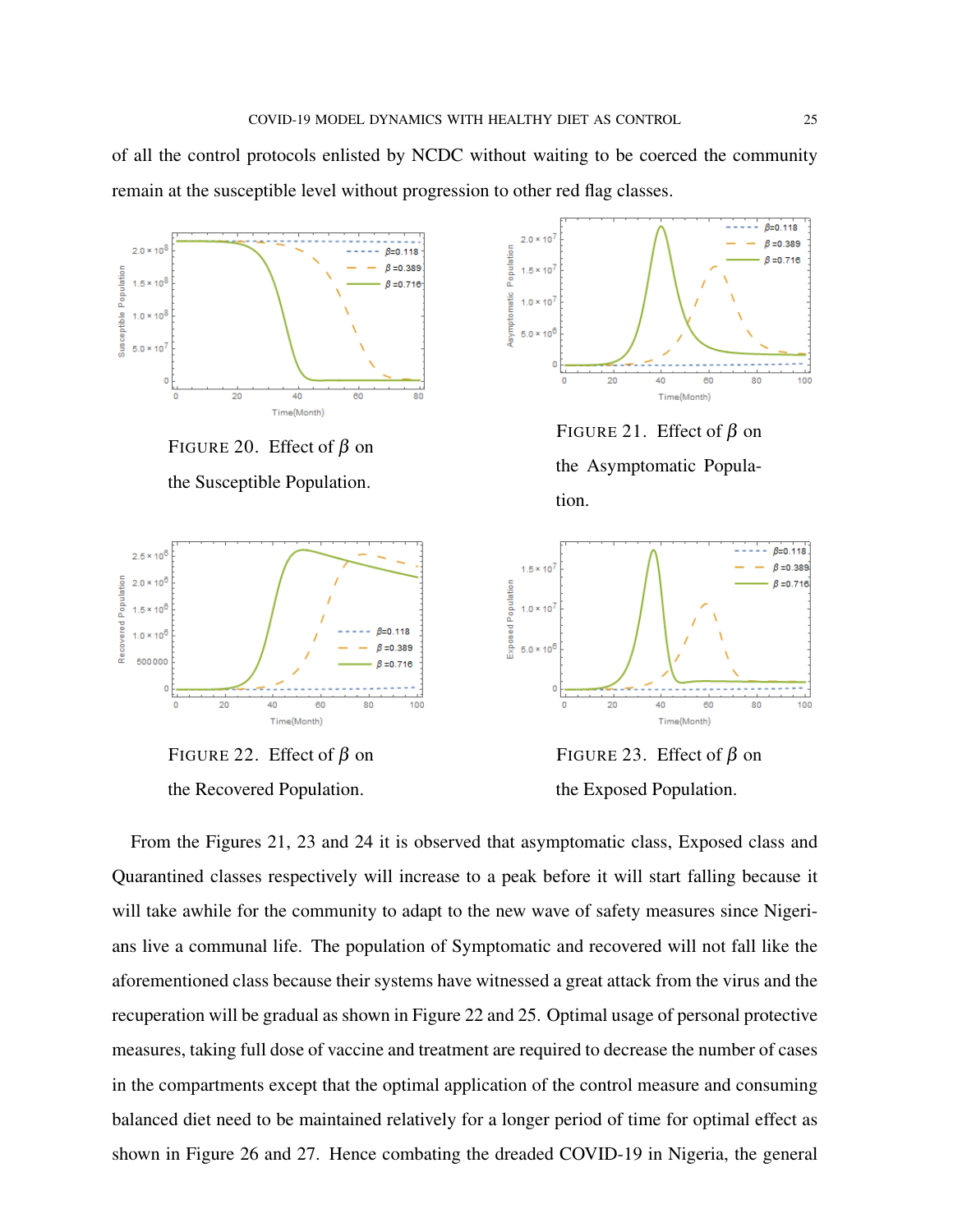

<span id="page-25-1"></span>public need to embrace diets that are able to reinvigorate the body system by assisting or inducing the production of immunoglobulins, along side with optimal usage of personal protective measures.



<span id="page-25-2"></span>FIGURE 26. Effect of *m* on the Recovered Population.

<span id="page-25-0"></span>

<span id="page-25-3"></span>FIGURE 27. Effect of *k* on the Recovered Population.

## 6. CONCLUSION

We have modeled fitted data of COVID-19 in Nigeria using mathematical epidemiology technique that considers healthy diet as control and preventive measure. We used active cases data provided by NCDC from March, 2020 to March, 2022 to provide more accurate parameter estimation in our work. Non - pharmaceutical interventions like wearing of face mask, social distancing etc was assumed because of the rigorous public awareness, contact tracing and immediate isolation accompanied with prompt treatment witnessed in Nigeria, [\[41\]](#page-29-14). We analyzed the model by first obtaining the feasible region where the model is mathematically and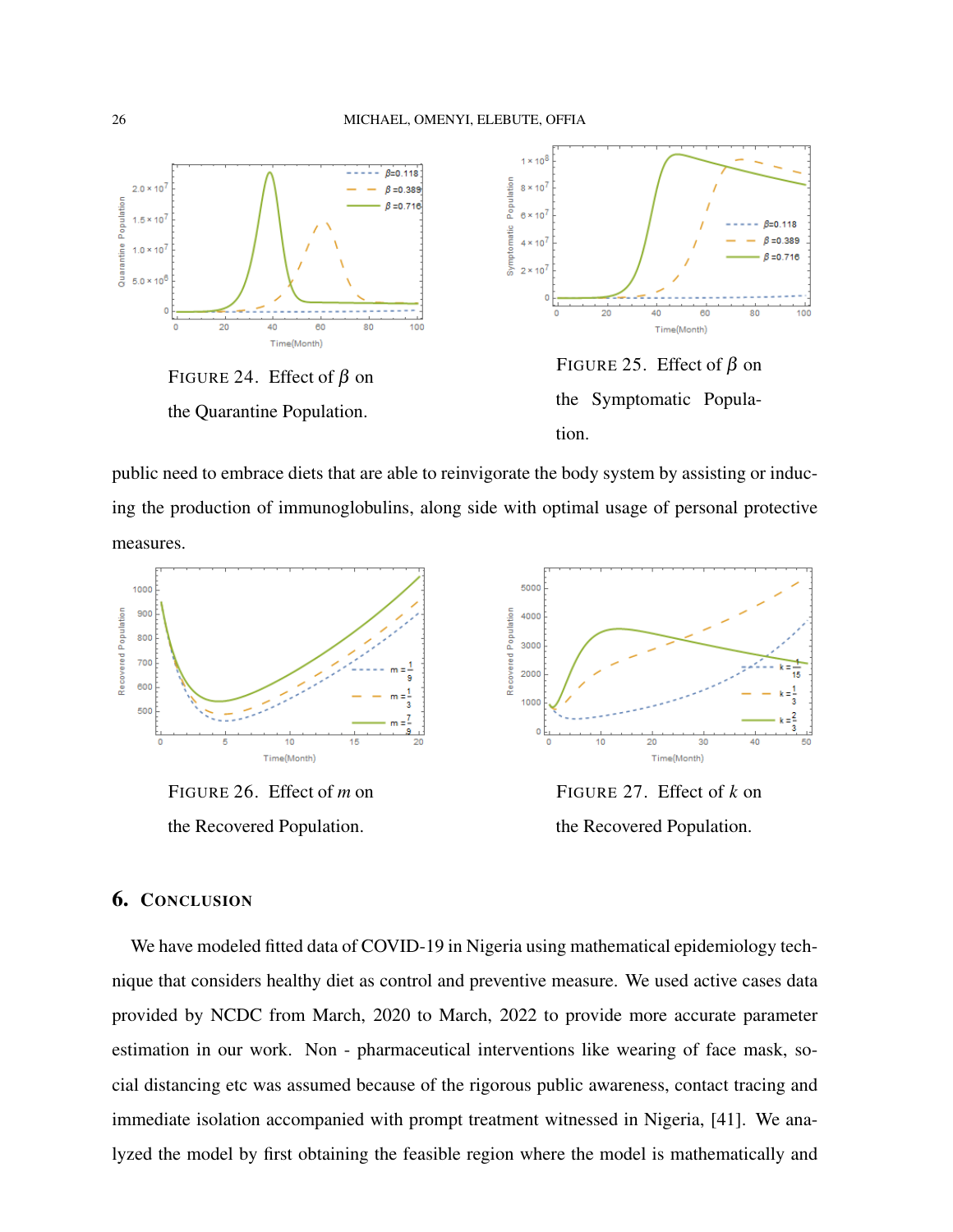epidemiologically reasonable; the effective reproduction number *R<sup>e</sup>* was computed using next generation matrix. The local and global stability of the disease - free equilibrium based on *R<sup>e</sup>* was analyzed, in addition with the global stability of the endemic equilibrium point. The analytical results shows that the DFE of COVID-19 is both locally and globally stable given that the  $R_e$  < 1 and unstable if  $R_e$  > 1. The bifurcation analysis using center manifold theory shows that the model exhibits forward bifurcation; which by implication means that the disease will die down gradually when  $R_e < 1$  and persist when  $R_e > 1$ , and in the other hand, it means that the DFE does not coexist with the EEP hence the government, health workers, public and private sectors need to work collaboratively to reduce the disease burden within the country.

The normalized sensitivity indices of  $R_e$  show  $\beta$ ,  $\eta$ ,  $r_1$ ,  $r_2$  as the most sensitive parameters, suggesting that the disease load is reduced when the contact with the asymptomatic and symptomatic classes are reduced or avoided. It is also observed that $\alpha$ ,  $v$ ,  $k$ ,  $m$ ,  $u_1$ ,  $u_2$  follows in the sensitivity level, which shows that the more the exposed is quarantined and treatment is administered appropriately to the infected the value of  $R_e$  is reduced, hence the disease burden shall be contained considerably. When the diet of the population is under consideration and balanced diet is cultivated, the  $R_e$  is reduced considerably because the boost of immunity as a result of optimal nutrition and dietary nutrient intake and production of immunoglobulin release to the body system. Along with the dietary management guidelines, food safety management with good food practices is compulsory boosting the immune system of the community. Although self - isolation, lockdown and social distancing are essential measures that enables the flattening of COVID-19 curve, they have severe repercussions on people lives [\[36,](#page-29-15) [47\]](#page-30-8) especially in Nigeria that citizens live in clusters but a balanced diet will guarantee a strong immune system that is capable to withstand any assault unleashed by COVID-19. The numerical simulation result shows that COVID-19 pandemic is reduced considerably in a given population like Nigeria, if the transmission rate  $\beta$  is reduced by observance of personal hygiene and following of the control measures published by NCDC, reduction of the modified contact rate with the asymptomatic class, increase in the quarantine rate by self consciousness and active implementation of health caveats, using of nutrition and dietary intakes to invigorate our immune system. It also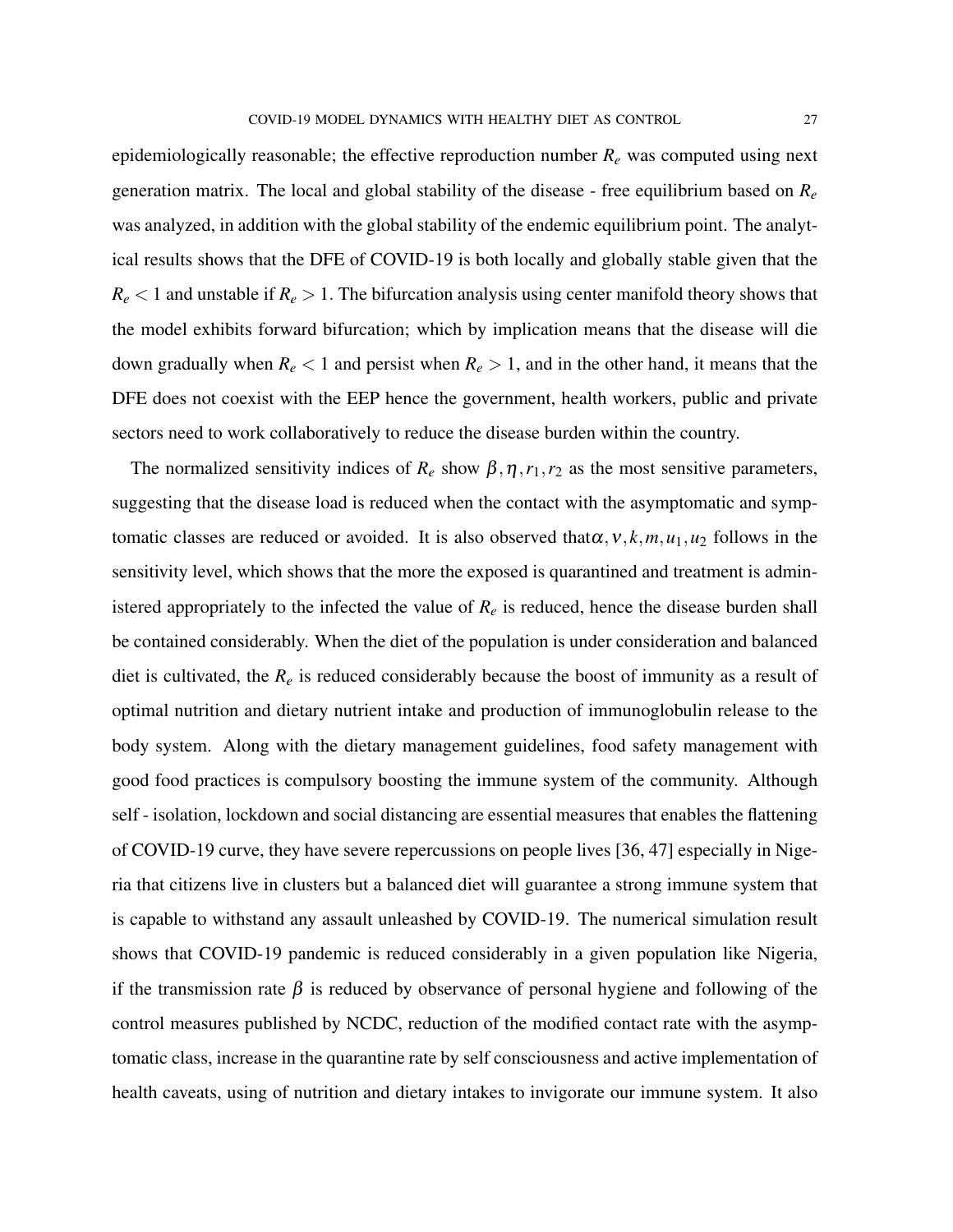#### 28 MICHAEL, OMENYI, ELEBUTE, OFFIA

showed that these control measures are not automatic it requires consistent and collaborative efforts from the general public.

This work may be extend by using optimality theory to study eating of balanced diet as optimal intervention strategy, using non-integer fractional derivative to study the transmission dynamics and use of delayed differential system to consider the time lag between exposure and full development of the contagions.

#### CONFLICT OF INTERESTS

The authors declare that there is no conflict of interests.

#### **REFERENCES**

- <span id="page-27-7"></span>[1] A.M. Mishra, S.D. Purohit, K.M. Owolabi, Y.D. Sharma, A nonlinear epidemiological model considering asymptotic and quarantine classes for SARS CoV-2 virus, Chaos Solitons Fractals. 138 (2020), 109953.
- <span id="page-27-10"></span>[2] M.O. Adewole, A.P. Okekunle, I.A. Adeoye, O.M. Akpa, Investigating the transmission dynamics of SARS-CoV-2 in Nigeria: A SEIR modelling approach, Sci. African. 15 (2022), e01116.
- <span id="page-27-6"></span>[3] I. Ahmed, G.U. Modu, A. Yusuf, P. Kumam, I. Yusuf, A mathematical model of Coronavirus Disease (COVID-19) containing asymptomatic and symptomatic classes, Results Phys. 21 (2021), 103776.
- <span id="page-27-0"></span>[4] World Health Organisation coronavirus (COVID-19) dashboard. Retrieve on 26/3/2022 from [https://covid1](https://covid19.who.int) [9.who.int.](https://covid19.who.int)
- <span id="page-27-9"></span>[5] Nigeria centre for disease control (NCDC). covid-19 outbreak in Nigeria: Situation report. [https://ncdc.gov](https://ncdc.gov.ng/diseases/coronavirus.) [.ng/diseases/coronavirus.](https://ncdc.gov.ng/diseases/coronavirus.)
- <span id="page-27-1"></span>[6] Z.S. Kifle, L.L. Obsu, Mathematical modeling for COVID-19 transmission dynamics: A case study in Ethiopia, Results Phys. 34 (2022), 105191.
- <span id="page-27-2"></span>[7] Clinical Characteristics of COVID-19. European Centre for Disease Prevention and Control. Retrieved 25th February 2022 from [https://ecdc.europa.eu/en/COVID-19/latest-evidence/clinical.](https://ecdc.europa.eu/en/COVID-19/latest - evidence/clinical.)
- <span id="page-27-3"></span>[8] O.D. Makinde, K.O. Okosun, Impact of chemo-therapy on optimal control of malaria disease with infected immigrants, Biosystems. 104 (2011), 32–41.
- <span id="page-27-4"></span>[9] J. Mohammed-Awel, A.B. Gumel, Mathematics of an epidemiology-genetics model for assessing the role of insecticides resistance on malaria transmission dynamics, Math. Biosci. 312 (2019), 33–49.
- <span id="page-27-5"></span>[10] S. Kim, A.A. de los Reyes V., E. Jung, Mathematical model and intervention strategies for mitigating tuberculosis in the Philippines, J. Theor. Biol. 443 (2018), 100–112.
- <span id="page-27-8"></span>[11] R. Anguelov, S.M. Garba, S. Usaini, Backward bifurcation analysis of epidemiological model with partial immunity, Computers Math. Appl. 68 (2014), 931–940.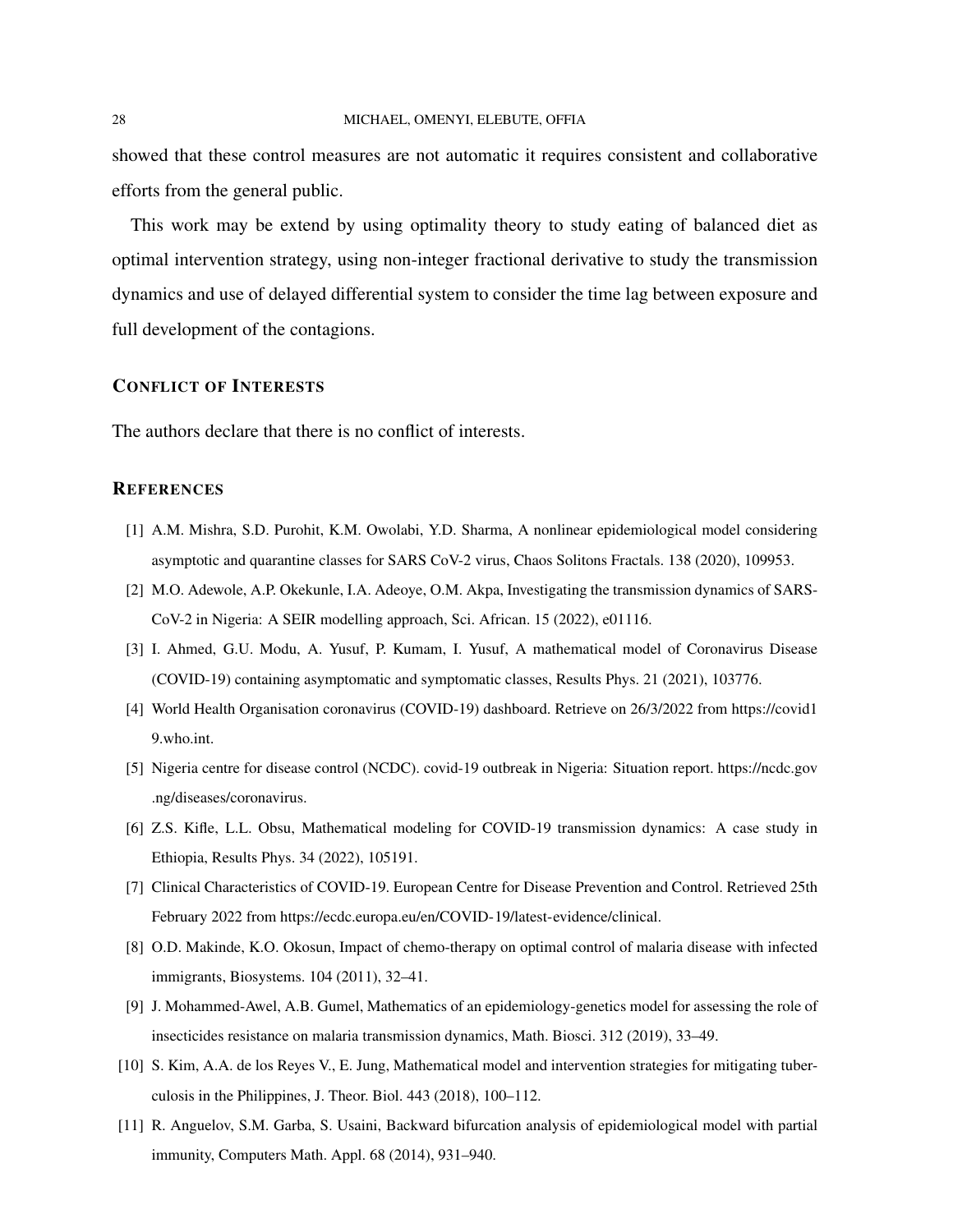- <span id="page-28-1"></span>[12] W. Guan, Z. Ni, Y. Hu, et al. Clinical characteristics of coronavirus disease 2019 in China, N. Engl. J. Med. 382 (2020), 1708–1720.
- <span id="page-28-14"></span><span id="page-28-12"></span>[13] World Population, [worldpopulationreview.com/countries/Nigeria-population.](worldpopulationreview.com/countries/Nigeria-population)
- [14] C.T. Deressa, G.F. Duressa, Modeling and optimal control analysis of transmission dynamics of COVID-19: The case of Ethiopia, Alex. Eng. J. 60 (2021), 719–732.
- <span id="page-28-2"></span>[15] Y. Xie, E. Xu, B. Bowe, Z. Al-Aly, Long-term cardiovascular outcomes of COVID-19, Nat. Med. 28 (2022), 583–590.
- <span id="page-28-16"></span>[16] N.M. Ferguson, D. Laydon, G. Nedjati-Gilani, et al. Report 9 - Impact of Non-Pharmaceutical Interventions (NPIs) to Reduce COVID-19 Mortality and Healthcare demand, in COVID-19, Imperial College London, UK, 2020.
- <span id="page-28-3"></span>[17] Worldometer, Coronavirus incubation period, [https://www.worldometers.info/coronavirus/coronavirus-incu](https://www.worldometers.info/coronavirus/coronavirus-incubation-period) [bation-period.](https://www.worldometers.info/coronavirus/coronavirus-incubation-period)
- <span id="page-28-8"></span>[18] Cai L, Li X, Tuncer N, Martcheva M, Lashari A A. Optimal control of a malaria model with asymptomatic class and superinfection. Math Biosci, 288(2017), 94 – 108.
- <span id="page-28-15"></span><span id="page-28-4"></span>[19] Worldometer, World Population, [https://www.worldometers.info/world-population/nigeria-population.](https://www.worldometers.info/world-population/nigeria-population)
- [20] C. Rothe, M. Schunk, P. Sothmann, et al. Transmission of 2019-nCoV infection from an asymptomatic contact in Germany, N. Engl. J. Med. 382 (2020), 970–971.
- <span id="page-28-5"></span>[21] Centres for Disease Control and Prevention (CDC), Symptoms of coronavirus, [https://cdc.gov/coronavrirus](https://cdc.gov/coronavrirus/2019-nCoV/about/symptoms.html) [/2019-nCoV/about/symptoms.html.](https://cdc.gov/coronavrirus/2019-nCoV/about/symptoms.html)
- <span id="page-28-9"></span>[22] V.P. Bajiya, S. Bugalia, J.P. Tripathi, Mathematical modeling of COVID-19: Impact of non-pharmaceutical interventions in India, Chaos. 30 (2020), 113143.
- <span id="page-28-0"></span>[23] World Health Organisation, Coronavirus Disease 2019 (COVID-19). Situation Report - 51, Retrieve on 26/3/2022 from [https://www.who.int/emergencies/disease/npvel-coronavirus-2019/situation-reports.](https://www.who.int/emergencies/disease/npvel-coronavirus-2019/situation-reports)
- <span id="page-28-10"></span>[24] S. Ullah, M.A. Khan, Modeling the impact of non-pharmaceutical interventions on the dynamics of novel coronavirus with optimal control analysis with a case study, Chaos Solitons Fractals. 139 (2020), 110075.
- <span id="page-28-11"></span>[25] S. Olaniyi, O.S. Obabiyi, K.O. Okosun, A.T. Oladipo, S.O. Adewale, Mathematical modelling and optimal cost-effective control of COVID-19 transmission dynamics, Eur. Phys. J. Plus. 135 (2020), 938.
- <span id="page-28-6"></span>[26] O. Makinde, K. Björkqvist, K. Österman, Overcrowding as a risk factor for domestic violence and antisocial behaviour among adolescents in Ejigbo, Lagos, Nigeria, Glob. Ment. Health. 3 (2016), e16.
- <span id="page-28-13"></span>[27] R. Subramanian, Q. He, M. Pascual, Quantifying asymptomatic infection and transmission of COVID-19 in New York City using observed cases, serology, and testing capacity, Proc. Natl. Acad. Sci. U.S.A. 118 (2021), e2019716118.
- <span id="page-28-7"></span>[28] K.G. Varshney, Y.K. Dwivedi, Mathematical Modeling of influenza - Meningitis under the Quarantine effect of influanza, Turk. J. Computer Math. Educ. 12 (2021), 7214–7225.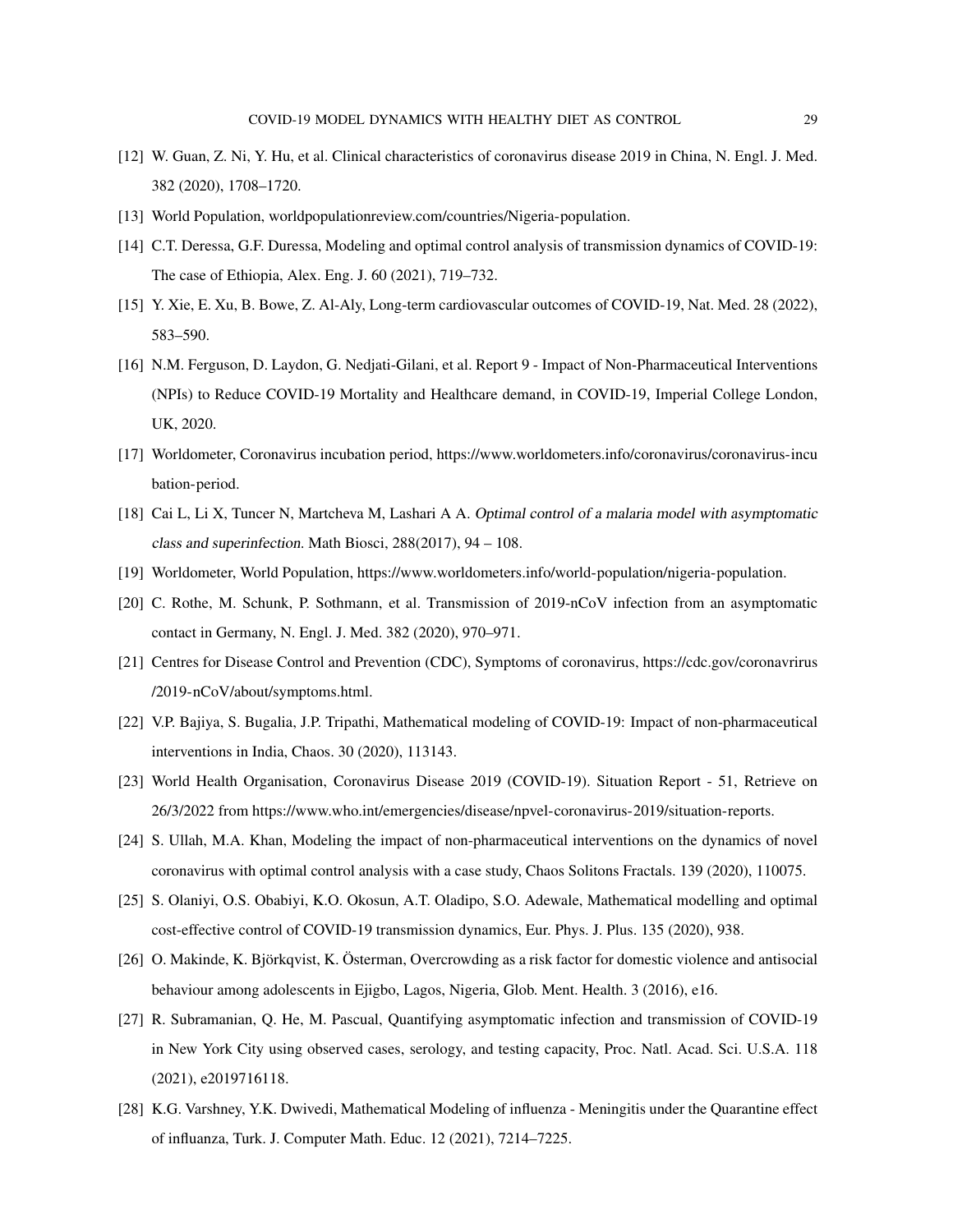- <span id="page-29-12"></span>[29] J.K. Hale, Ordinary differential equations. In: Pure and applied mathematics. New York: Wiley-Interscience, 1969.
- [30] A.M. Mishra, S.D. Purohit, K.M. Owolabi, Y.D. Sharma, A nonlinear epidemiological model considering asymptotic and quarantine classes for SARS CoV-2 virus, Chaos Solitons Fractals. 138 (2020), 109953.
- <span id="page-29-0"></span>[31] S.S. Musa, S. Zhao, N. Hussaini, A.G. Habib, D. He, Mathematical modeling and analysis of meningococcal meningitis transmission dynamics, Int. J. Biomath. 13 (2020), 2050006.
- <span id="page-29-13"></span>[32] Diekmann O., Heesterbeek J.A. , Metz J.A. , On the definition and the computation of the basic reproduction ratio *R*<sub>0</sub> in models for infectious diseases in heterogeneous populations, J. Math. Biol. 28 (1990), 365–382.
- <span id="page-29-1"></span>[33] B.S. Kotola, T.T. Mekonnen, Mathematical model analysis and numerical simulation for codynamics of meningitis and pneumonia infection with intervention, Sci. Rep. 12 (2022), 2639.
- <span id="page-29-2"></span>[34] U.E. Michael, A.A. Offia, K.O. Elebute, Control model on transmission dynamic of conjunctivitis during harmattan in public schools, Appl. Comput. Math. 8 (2019), 29–36.
- <span id="page-29-3"></span>[35] S.M. Muhammad, E. Hincal, U.T. Mustapha, A. Yusuf, Mathematical modeling and analysis for the transmission dynamics of blinding trachoma with effect of awareness programs, Results Phys. 28 (2021), 104683.
- <span id="page-29-15"></span>[36] M. Farhan Aslam, S. Majeed, S. Aslam, J.A. Irfan, Vitamins: Key role players in boosting up immune response-a mini review, Vitam Miner. 6 (2017), 1.
- <span id="page-29-4"></span>[37] R. Arias, K. De Angeles, S. Maleki, R.R. Ahangar, Mathematical modeling of the HIV-AIDS epidemic, Open Access Lib. J. 9 (2022), e7972.
- <span id="page-29-5"></span>[38] D.K. Das, S. Khajanchi, T.K. Kar, The impact of the media awareness and optimal strategy on the prevalence of tuberculosis, Appl. Math. Comput. 366 (2020), 124732.
- <span id="page-29-6"></span>[39] C. Yang, J. Wang, A mathematical model for the novel coronavirus epidemic in Wuhan, China, Math. Biosci. Eng. 17 (2020), 2708–2724.
- <span id="page-29-7"></span>[40] L. Lemecha Obsu, S. Feyissa Balcha, Optimal control strategies for the transmission risk of COVID-19, J. Biol. Dyn. 14 (2020), 590–607.
- <span id="page-29-14"></span>[41] B.E. Bassey, J.U. Atsu, Global stability analysis of the role of multi-therapies and non-pharmaceutical treatment protocols for COVID-19 pandemic, Chaos Solitons Fractals. 143 (2021), 110574.
- <span id="page-29-8"></span>[42] M. Ali, S.T.H. Shah, M. Imran, A. Khan, The role of asymptomatic class, quarantine and isolation in the transmission of COVID-19, J. Biol. Dyn. 14 (2020), 389–408.
- <span id="page-29-9"></span>[43] S. Bugalia, V. Pal Bajiya, J. Prakash Tripathi, M.-T. Li, G.-Q. Sun, Mathematical modeling of COVID-19 transmission: the roles of intervention strategies and lockdown, Math. Biosci. Eng. 17 (2020), 5961–5986.
- <span id="page-29-11"></span>[44] P. Pandey, Y.-M. Chu, J.F. Gómez-Aguilar, H. Jahanshahi, A.A. Aly, A novel fractional mathematical model of COVID-19 epidemic considering quarantine and latent time, Results Phys. 26 (2021), 104286.
- <span id="page-29-10"></span>[45] D. Aldila, M. Z. Ndii, B. M. Samiadji, Optimal control on COVID-19 eradication program in Indonesia under the effect of community awareness, Math. Biosci. Eng. 17 (2020), 6355–6389.